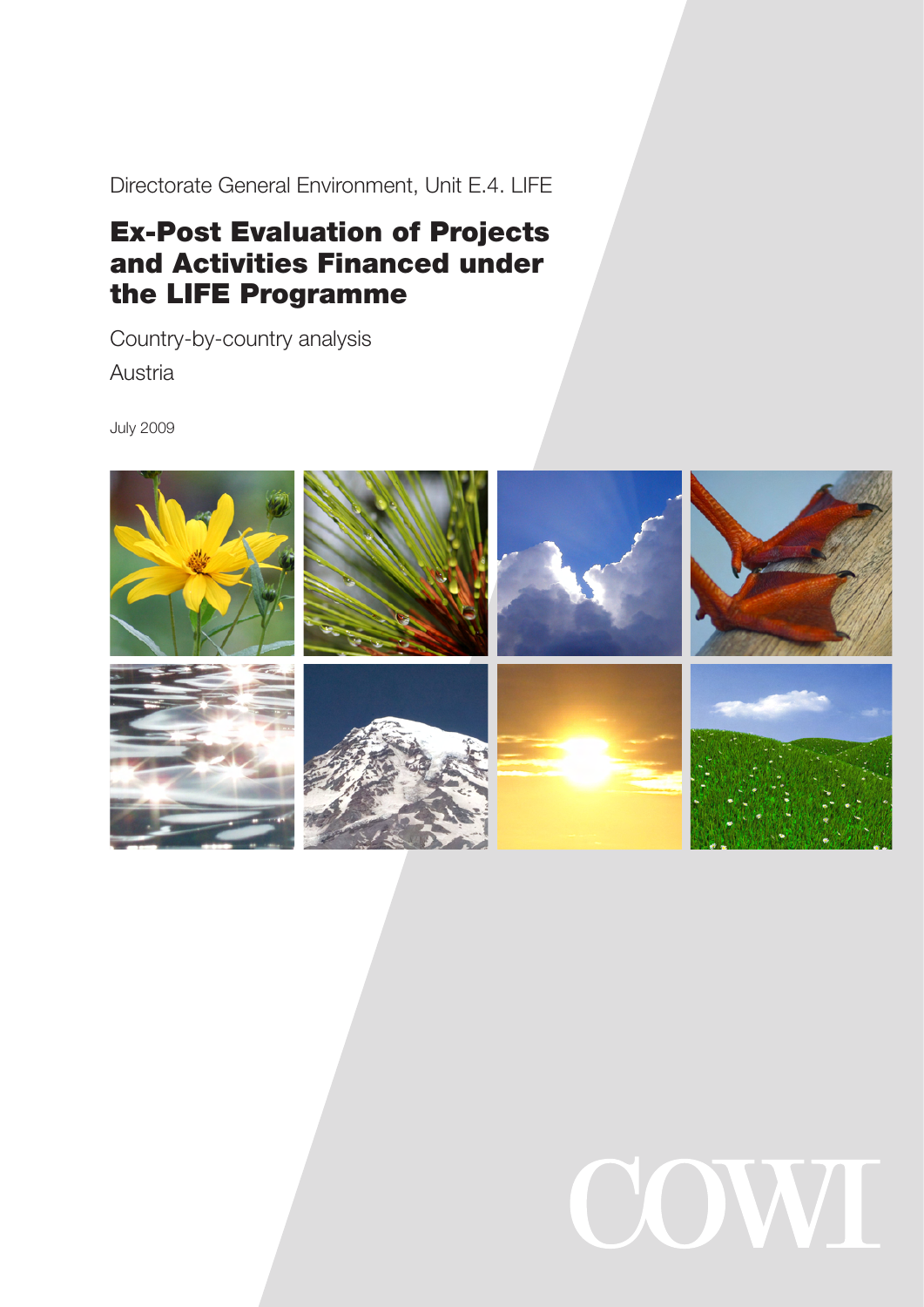

**COWI A/S** 

**Parallelvej 2 DK-2800 Kongens Lyngby Denmark** 

**Tel +45 45 97 22 11 Fax +45 45 97 22 12 www.cowi.com** 

Directorate General Environment, Unit E.4. LIFE

# Ex-Post Evaluation of Projects and Activities Financed under the LIFE Programme

Country-by-country analysis

Austria

July 2009

Document no. 7-3 Austria Version 1 Date of issue July.2009 Prepared BIM, IL Checked BIM, TIH, IL Approved BIM

This report has been prepared as a result of an independent evaluation by COWI being contracted by the Directorate General Environment

**The views expressed are those of the Consultant and do not necessarily reflect those of the European Commission.**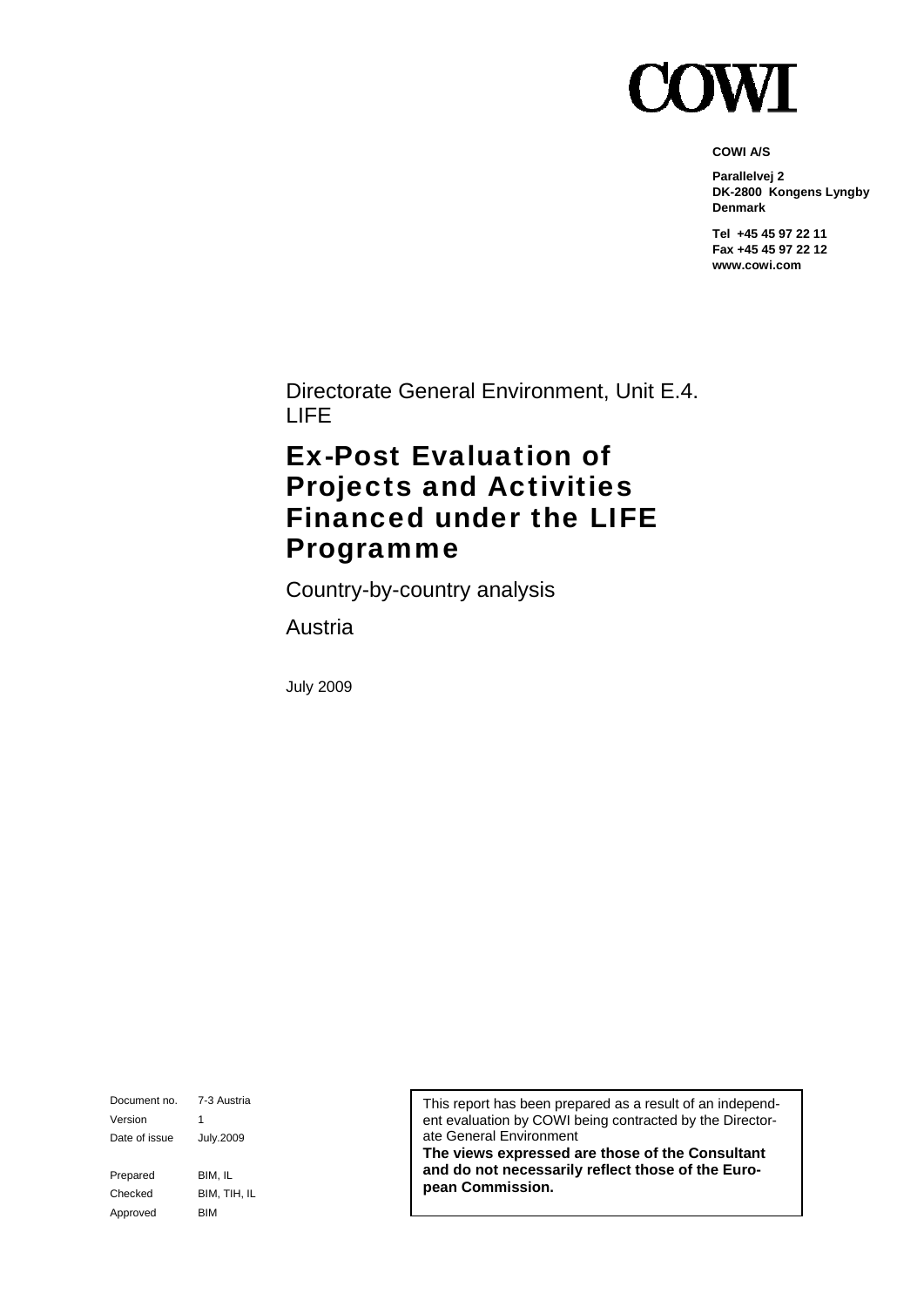### Table of Contents

| 1   | <b>Executive summary</b>                     | $\overline{2}$ |
|-----|----------------------------------------------|----------------|
| 2   | <b>Introduction</b>                          | $\overline{2}$ |
| 3   | <b>Environmental policy overview</b>         | $\overline{2}$ |
| 3.1 | <b>Nature and Biodiversity</b>               | $\overline{2}$ |
| 4   | <b>Overview of LIFE projects in Austria</b>  | 3              |
| 5   | <b>Effects of projects implemented</b>       | 4              |
| 5.1 | Results and impacts for Nature projects      | 4              |
| 5.2 | Results and impacts for Environment projects | 5              |
| 6   | The effectiveness of projects                | 5              |
| 7   | The sustainability of projects               | 6              |
| 8   | The utility of projects                      | 7              |

# Table of Appendices

| Appendix 1 | Comprehensive overview of LIFE Projects in Austria |
|------------|----------------------------------------------------|
| Appendix 2 | Summary tables on LIFE Environment projects in     |
| Austria    |                                                    |
| Appendix 3 | Summary tables on LIFE Nature projects in Austria  |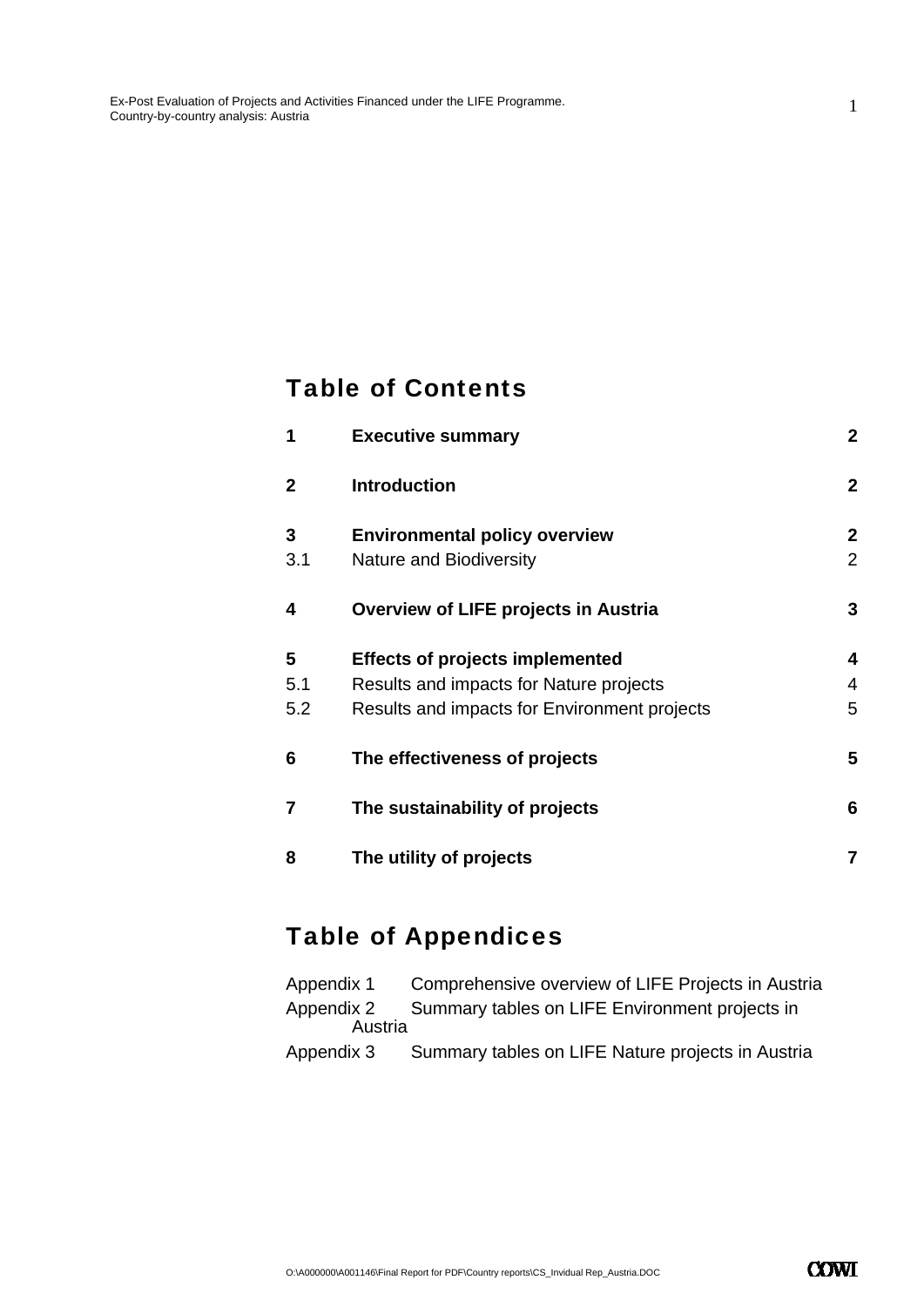### **1 Executive summary**

Austria has been involved in the LIFE Programme since the country's accession to the EU in 1995. A total of 68 projects have received support within the period covered by this evaluation (1996-2006).

Austrian LIFE projects, in general, result in technically successful solutions to environmental problems. The effectiveness at both project and programme level is high. Sustainability of the Nature projects is high, but lower for the Environment projects. LIFE Nature projects are clearly addressing EU-priorities. However, the data is limited for LIFE Environment as Austrian LIFE Environment projects have covered a diverse range of subjects. They also tend to be smaller compared to similar projects in Northern Europe. The main focus of Austrian LIFE Environment projects was related to water, waste and energy. Austrian LIFE Nature projects have mainly focused on habitat restoration in wetlands including rivers and lakes as well as open and dry habitat types.

### **2 Introduction**

This country report, on the implementation of the LIFE Programme in Austria, is part of the overall expost evaluation of the LIFE Programme. The evaluation was commissioned in July 2008 and covers all LIFE projects initiated during the period 1996-2006. The overall objective of the evaluation is to assess the relevance and impact of activities and projects financed under the LIFE Programme. The evaluation comprises country studies in all Member States except Bulgaria, which has never carried out any LIFE projects. This report documents the analysis carried out on the implementation of the LIFE Programme in Austria. The ex-post evaluation focuses on assessing the effect of the LIFE Programme on Europe's nature and environment through evaluating results and impacts of LIFE projects implemented under the Nature (NAT) and Environment (ENV) components. The results and impacts have been assessed according to three main evaluation criteria:

- Effectiveness, i.e. the extent to which planned objectives have been reached;
- Sustainability, i.e. the extent to which positive impacts have continued or are likely to continue;
- Utility, i.e. the extent to which impacts address key environmental needs and priorities in the EU and for the stakeholders concerned.

### **3 Environmental policy overview**

Even though there are general guidelines at national level regarding sustainable development, there is no national strategic document listing overall environmental priorities to be addressed in Austria. Looking at environmental policy in Austria, focus has increasingly been given to **climate change and energy** and, to a lesser degree, transport. Greater attention is placed on encouraging more sustainable energy production and use, as well as more sustainable forms of mobility. On the whole, scientific innovation and speedy adaptation of new technologies have been moved to the strategy's centre.

#### **3.1 Nature and Biodiversity**

The Austrian Constitution delegates the legal authority for nature preservation and protection measures exclusively to the 9 Länder, while authority for biodiversity rests with the federal level. Consequently, a National Commission on Biodiversity was set up in 1995 to coordinate biodiversity protection activities between the federal and sub-national level. The Austrian Biodiversity Strategy (ABS) is an example of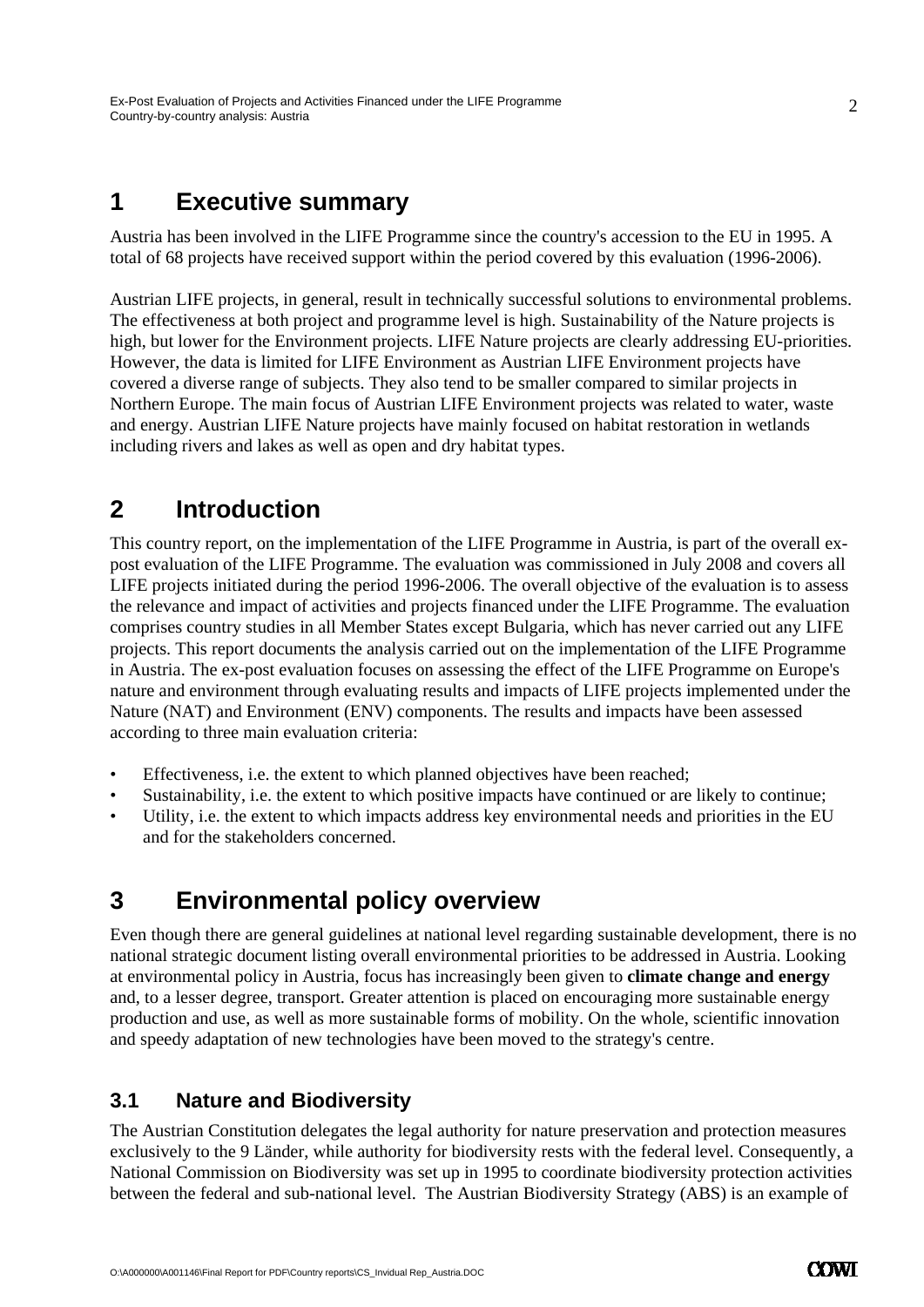a national strategic planning approach encompassing the broader aspects of sustainability. The ABS process's history covers a ten years period of regular evaluations and was revised with the "Advanced Biodiversity Strategy" adopted in 2005. Austria's biodiversity is decreasing: 27 per cent of all mammals and birds, 46 per cent of fish and 64 per cent of all reptile species are currently endangered.<sup>1</sup> According to the OECD, the main driver behind this development is the loss and fragmentation of natural habitats: "Efforts to protect nature, biodiversity and landscape do not compensate for the pressure exerted by economic activity".<sup>2</sup> In addition, the list of Natura 2000 sites in Austria is still incomplete: of 65 habitattypes relevant to Austria, 18 are not sufficiently covered likewise for 12 of 92 animal and plant species.<sup>3</sup>

Where nature protection is concerned, it is the Länder who have the sole legislative competence while the federal state is responsible for biodiversity. However, a recent report<sup>4</sup> by the Ministry of the Environment highlights the fact that improved coordination between the Länder would enhance the effectiveness of their sometimes fragmented efforts considerably. This particularly applies to the issue of creating inter-linkage between existing Natura 2000 sites. Furthermore, the establishment of national standards for the management of Natura 2000 sites is explicitly mentioned as an important goal for future coordination efforts.

### **4 Overview of LIFE projects in Austria**

During the period 1996 to 2006, the LIFE Programme co-financed 68 projects in Austria, including 37 Nature projects and 31 Environment projects. A full overview table of the projects is provided in Appendix 1. Appendix 2 and Appendix 3 provides some summary tables, while Table 4.1 gives a brief overview.

The **LIFE Environment** projects co-financed by the LIFE Programme are characterised by a wide variety of themes and approaches from technological applications within the energy, waste water or waste sector to policy implementation related to climate change. The variety of strategic approaches included a series of projects on sustainable building methods, eco-labels and integrated environmental management. The typical type of beneficiary was local authorities, which accounted for 13 projects in total.

The **LIFE Nature** projects co-financed by the LIFE Programme during 1996-2006 mainly comprise projects related to the implementation of the Habitats Directive and the extension of the Natura 2000 network. Within the Habitat related projects, the main habitat types targeted were wetland types including rivers and lakes as well as open and dry habitat types. Typical beneficiaries were public entities i.e. Regional authorities, local authorities, development agencies and Park reserve authorities, which accounted for 24 of the 31 projects.

<sup>-</sup>1 Umweltbundesamt (2007) Umweltsituation in Österreich. Achter Umweltkontrollbericht des Umweltministers and den Nationalrat, Vienna.

<sup>&</sup>lt;sup>2</sup> OECD (2003) OECD Environmental Performance Reviews: Austria, OECD, Paris.

 $3$  Umweltbundesamt (2007) Umweltsituation in Österreich. Achter Umweltkontrollbericht des Umweltministers and den Nationalrat, Vienna.

 $4$  Umweltbundesamt (2007) Umweltsituation in Österreich. Achter Umweltkontrollbericht des Umweltministers and den Nationalrat, Vienna.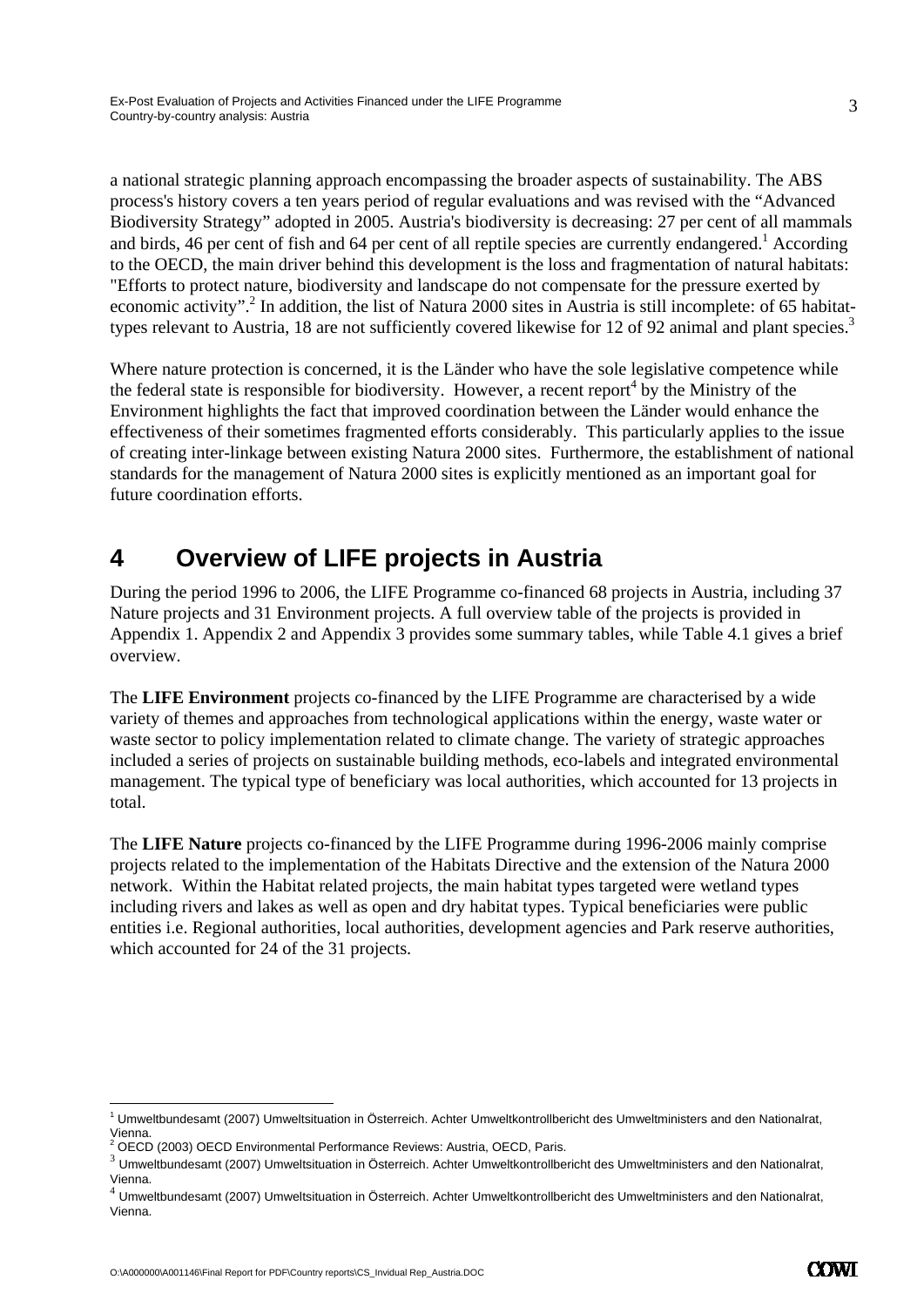|               | Number of<br>projects | Total LIFE contribu-<br>tion (million EUR) | Main themes cov-<br>ered <sup>5</sup>                                                         | Average LIFE<br>contribution per<br>project (million<br>EUR) | Average project<br>duration (years) |
|---------------|-----------------------|--------------------------------------------|-----------------------------------------------------------------------------------------------|--------------------------------------------------------------|-------------------------------------|
| Environment   | 37                    | 20.2                                       | Strategic Ap-<br>proaches (27%)<br><b>Natural Resources</b><br>and waste, Water<br>(each 24%) | 0.5                                                          | 3.2                                 |
| <b>Nature</b> | 31                    | 39.9                                       | Habitats (94%)                                                                                | 1.3                                                          | 4.5                                 |

*Table 4.1 Overview of LIFE projects 1996-2006 in Austria* 

Source: BUTLER data

-

# **5 Effects of projects implemented**

#### **5.1 Results and impacts for Nature projects**

Through the LIFE Nature projects many important conservation measures have been put into practice in Austria, thus increasing the knowledge base for nature conservation specialists on these valuable habitats. In addition, related management measures were also implemented, where necessary. Small scale LIFE projects which were tested have also received national funding within the framework of Natura 2000.<sup>6</sup> Throughout Austria, 65 types of habitats and 92 different animal and plant species (including extremely endangered species such as the brown bear, lynx, fish otter, gopher, fresh water pearl mussel and Danube salmon) are specifically protected by the Habitats Directive. The majority of LIFE Nature projects addressed the re-naturation of rivers and brooks, including the re-establishment of water continuum. In places where weirs and other obstructions interrupted the course of a river, fish migration channels were established. Examples of re-naturation include the rivers Lafnitz, Mur, Pielach, Melk, Mank and Ybbs.<sup>7</sup> Moors and wetlands, forests and dry grassland projects are the other important categories of habitats protected though LIFE projects in Austria. Species protection included projects for the promotion of the bear population in the Alps, projects reintroducing the bearded vulture and projects which provide better habitat conditions for the great buzzard.

Projects specialising in River management, such as the Restoration and Management of the Alluvial Plain on the Danube project (LIFE98 NAT/A/005422), had an important impact as they created valuable habitats for many endangered species through the re-naturation measures implemented.

The national focal point noted that a quarter to a third of the activities would probably have been implemented without LIFE funding but the implementation of the Natura 2000 network would certainly have been slower. LIFE acted very much as a catalyst and provided valuable examples. The Nature focal point in the Ministry initiated, and regularly organises, annual LIFE coordination platforms where

waste, chemicals, urban environment, strategic approaches.

 $<sup>5</sup>$  For the purpose of this evaluation, the LIFE projects were categorised according to the thematic structure of the LIFE+</sup> Programme (ref. Regulation EC No. 614/2007, Annex II). The themes included for LIFE Nature: Habitat Directive, Birds Directive and Biodiversity. For LIFE Environment: Climate change, air, water, soil, forests, natural resources and

<sup>6</sup> LIFE Nature: A Success story for Nature and Water Conservation in Austria, Lebensministerium publication, Federal Ministry of Agriculture, Forestry, Environment and Water, Vienna 2007.

 $7$  LIFE Nature: A Success story for Nature and Water Conservation in Austria, as above.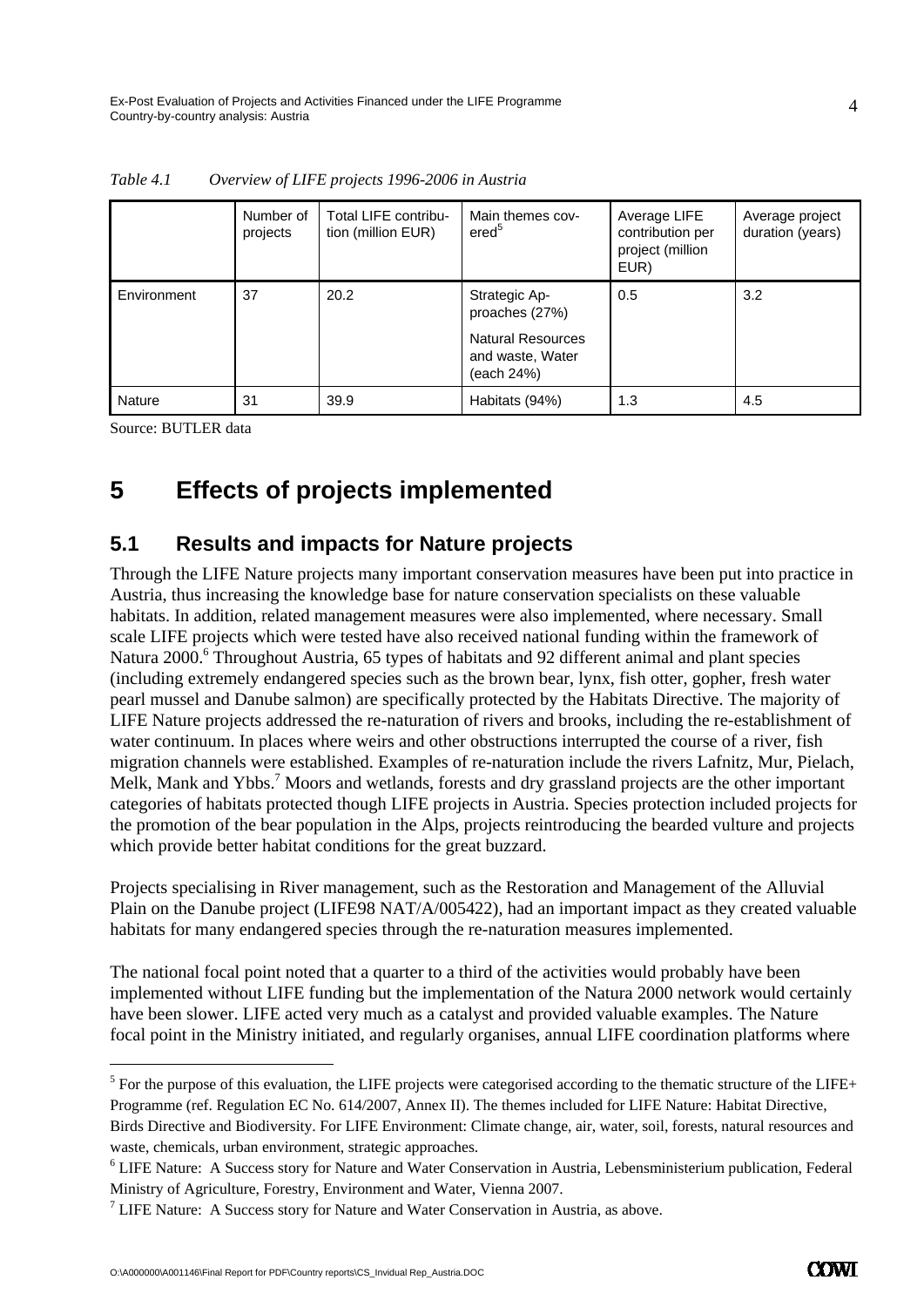all stakeholders are invited. This motivated all participants, eased implementation of LIFE projects, encouraged exchange of information and networking and created synergies across sectors (principally between nature and water) and projects. There has been active networking on LIFE Nature project development and implementation between the river management and the water sectors. Examples of this synergy is the sequence of initiating projects, starting with Lebensraum Huchen, leading to the Wachau project then leading to the ongoing Vernetzung Donau-Ybbs. There are two additional projects building on the previous ones within the geographical area (LIFE Mostviertel Wachau and LIFE Traisen).

International cooperation was not generally a major driver in Austrian Nature projects. Nevertheless, there are a few projects which have international cooperation component as a key element. There is good cooperation between Austria and its neighbours (Hungary, Germany, Slovakia, Slovenia, Czech Republic and Italy), especially on river management projects. Austria has signed a Protocol with Serbia for the Sava River, with Hungary for the Taia River, and with Germany for the Danube. The Great Bustard (Grosstrappe) project between Austria, Hungary and Slovakia is also worthy of mention. International cooperation has a positive influence, increases networking within the EU also enhances the project's image. Project quality generally improves given the international contributions and transfer of know-how. The Kaernten "Obere Drau" project has led to the symposium "Drava River Vision", a very effective result of international cooperation.

#### **5.2 Results and impacts for Environment projects**

The National focal point indicates that, of the 37 the LIFE Environment projects implemented in Austria, there are only approximately ten which have remained active and to have had a significant impact and generated follow up activities. Those that have continued to be active tend to be those where the beneficiaries were public authorities. The private beneficiaries tend to finalise activities with the completion of the project. There have been a number of projects which have led to follow-up LIFE projects such as the Air Pollution Klagenfurt Anti-PM 10 Action Programme in cooperation with Graz and the South Tyrol. (LIFE04/ENV/AT/000006). A successful project which generated long-term effects was the Vienna LIRILI/2002/282 project for the restoration of the urban section of the polluted river Liesing which continues to be used by the population.

# **6 The effectiveness of projects**

Effectiveness can be assessed at two levels: the project level, which compares achievements with project objectives, and at programme level, which compares achievements with LIFE Programme objectives.<sup>8</sup> Nature protection remains the competence of the Länder.

On project level, Austrian Nature projects can, on the whole, be considered as highly effective, with active networking and cooperation between partners, active NGOs and the active participation of the competent national authority at Länder level. All stakeholders confirmed the high quality of project results, and the importance of good monitoring, regular Commission visits and interim reports in reaching these results. The monitoring team mentions that there is a continuous evolution in effectiveness from LIFE II to LIFE III (the LIFE programs monitored by the current team). Applications and reports have been increasingly structured to include an important learning curve in LIFE III. The LIFE platform for stakeholders facilitated networking and has also led to increased effectiveness

-

<sup>&</sup>lt;sup>8</sup> Specific objective for: LIFE Nature: to contribute to the implementation of Council Directive 79/409/EEC (Birds Directive) and Council Directive 92/43/EEC (Habitats Directive); LIFE Environment: to contribute to the development of innovative and integrated techniques and methods and to the further development of Community environmental policy.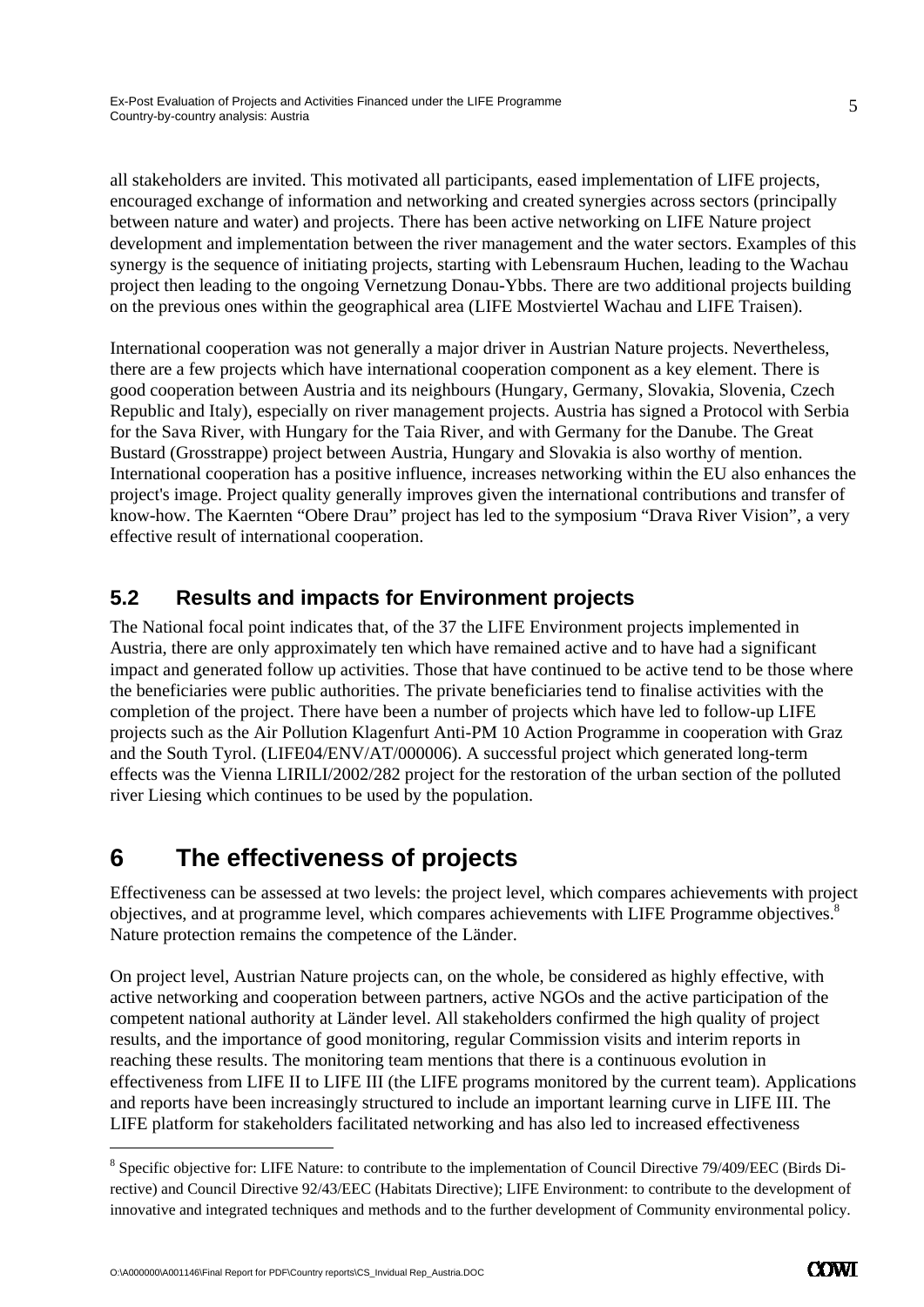overall. The fact that the Ministry itself has been a beneficiary for large number of LIFE Nature projects has also meant there has been close involvement and follow-up of project results. On a programme level it can be said that LIFE Nature in Austria has contributed considerably to the implementation of the EU Habitats and Birds Directives.<sup>9</sup>

The degree to which the Environment projects reached their objectives, evaluated on a scale from one to five, was given a score of "two" by the National Focal Point, i.e. a low effectiveness. This has to be seen in the light of the role of the Focal Point, for which it is hard to directly follow upon projects results and because the main communication runs between the Commission (incl. the Monitoring Team) and the implementing partner. The LIFE Unit officer and monitoring team were more positive in their evaluations scoring at 3.5 and 4, respectively. Generally speaking, projects can be said to have been effective, with the exception of a few, such as the EWI project 2004/0009 on waste treatment which was terminated as there were no future economic prospects for the planned measures. On the basis of these scores and review of project summaries, the effectiveness is considered medium to high. On the programme level, it can be said that LIFE Environment projects in Austria have contributed, to some extent, to the development of innovative and integrated techniques and methods and to the further development of Community environmental policy. Those projects which have addressed a real need concerning a wide population base for example, the development of a methodology: "Natur im Garten") have been effective in awareness-raising of the general population over a long period. The LIFE Environment programme has played a less central role in the overall contribution to development of environmental policy in Austria as the project portfolio makes up a fraction of the overall funding managed by the Austrian Ministry of the Environment.

# **7 The sustainability of projects**

The national focal point considers sustainability of **LIFE Nature** projects to be very high (indicating a score of 5 on a scale from 1 to 5) and mentions that the type of habitat is an important factor for sustainability - restoration actions in e.g. wetlands and forests are often self-sustaining. The example of the Kalkalpen project, which demonstrated that by destroying access roads leading to a mountainous area, the forest was left to develop naturally. Where the purchase of a larger area of land within LIFE projects is involved, sustainability is ensured as the lands remained under conservation status. Sustainability is generally higher in those projects with permanent nature conservation status. The monitoring team scored sustainability at 4. On this basis sustainability is assessed as high.

For **LIFE Environment** projects, the national focal point scored sustainability at 3.5 on a scale from 1- 5 for those projects considered successfully completed and noted that successful projects tend to be those with public authorities as beneficiaries. The project and subject matter, if relevant to the administration, is often supported and adopted by the Länder after completion. Not many examples of sustainable Environment projects were found, but exceptions include the series of projects from the town of Klagenfurt on air pollution, (AUS/2004/006/KAPA; AUS/2006/345/SPAS) where the followup LIFE project picked up results and used different methodologies to reduce PM20 and PM2,5 values. On this basis sustainability for Environment projects is assessed as low to medium.

-

6

<sup>&</sup>lt;sup>9</sup> National focal point and LIFE Nature: A Success story for Nature and Water Conservation in Austria, Lebensministerium publication, Federal Ministry of Agriculture, Forestry, Environment and Water, Vienna 2007.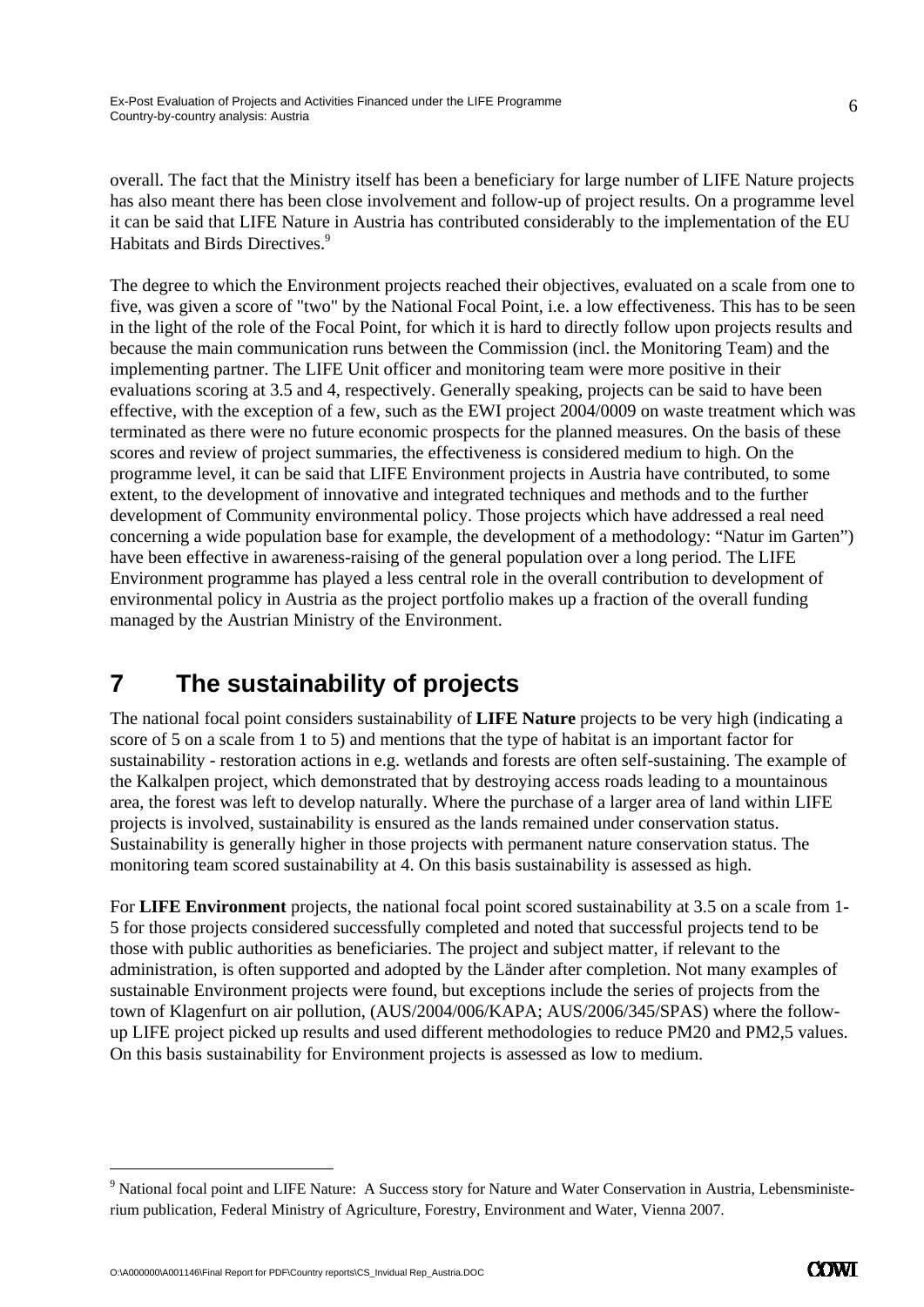# **8 The utility of projects**

When assessing the extent to which Nature projects contribute towards addressing EU environmental problems and priorities and/or national-level environmental problems and priorities, LIFE Nature can be regarded as the main instrument for developing transparency on EU priorities in Austria, according to the Nature focal point. It provides information to the stakeholders and signals where financial resources need to be invested for nature conservation.

Within the nature conservation projects in Austria financed by LIFE, land purchase has been an important component as it helps to secure land under protective status for nature conservation permanently. For the competent local authorities, Natura 2000 is not always a major priority and therefore the conflicting use of water resources within Natura 2000 sites has been a controversial issue, resulting court cases. Similarly, the forest authorities have been known to complain to the Commission about the restrictive nature conservation measures introduced through LIFE projects. Also, the rehabilitation and reintroduction of dry grassland, including the cleaning and erosion of bushes in order to achieve this landscape (Trockenrasenwiderherstellung) was a difficult concept for the local population to understand as they felt Nature was destroyed in the process.

When assessing the extent to which LIFE Environment projects contribute towards addressing EU and/or national-level environmental problems and priorities, the national focal point noted that whilst projects addressed the priorities and problems, the proposed solutions were not subsequently applied to resolve these problems on a European level. The results of individual projects only had a limited influence on future or additional policy (of EC or MS). The areas mostly targeted by projects which are in line with EU priorities are: urban air, electronic waste, and the Water Framework Directive.

Austria profits from very good funding sources for environmental protection and management. This is especially true for private enterprises which can apply for specific funds for investment contributions of up to 30 per cent. Only for purposes of validation or public relations would they turn to the LIFE programme. The LIFE process and administrative procedure are often too complex for public enterprises and costing within the project categories has been difficult for firms. Administration tends to be complex and cumbersome for beneficiaries when compared to other projects in the environment such as SAVE and ALTERNER and the National fund of "Haus der Zukunft" where administration is simpler.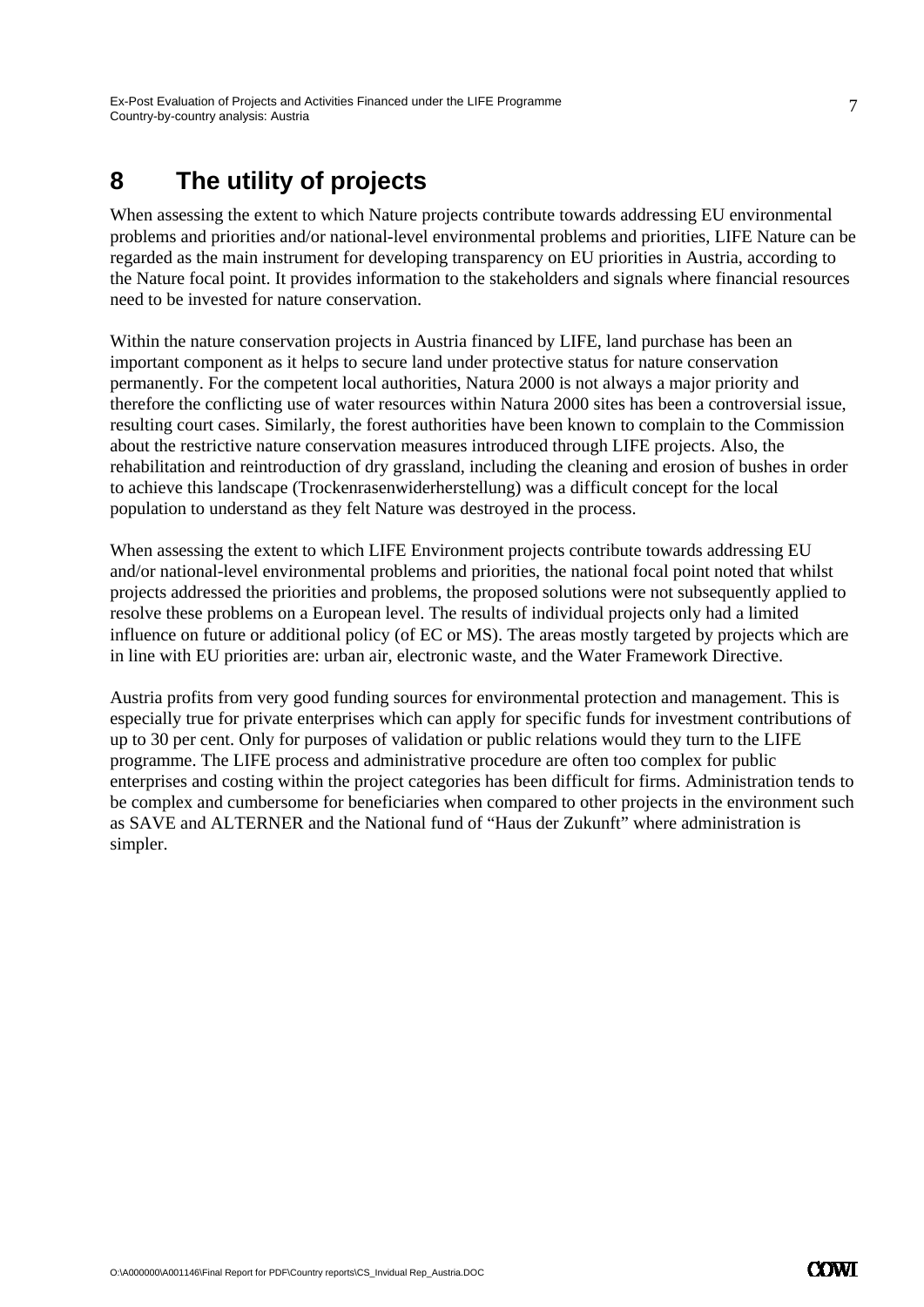# **Appendix 1 Comprehensive overview of LIFE Projects in Austria**

In connection with the ex-post evaluation, data was extracted from the BUTLER database of the LIFE Unit. Table 1 and Table 2 below provide an overview of the information available on each project as well as the LIFE+ theme attached by the evaluation team to the project. The budget figures for LIFE co-financing do not necessarily correspond to the actual payments made.

| Id.                    | <b>Title</b>                                                                                                                                                                   | LIFE<br>qeneration | <b>Funding</b><br>vear | <b>Start</b><br>year | End<br>year | <b>Total</b><br>budget<br>(EUR) | LIFE co-<br>financing<br>budget<br>(EUR) | <b>Beneficiary</b><br>type  | <b>International</b><br>partners<br>(yes/no) | $LIFE+$<br>theme                    |
|------------------------|--------------------------------------------------------------------------------------------------------------------------------------------------------------------------------|--------------------|------------------------|----------------------|-------------|---------------------------------|------------------------------------------|-----------------------------|----------------------------------------------|-------------------------------------|
| LIFE96<br>ENV/A/000282 | Industrial solution for the nitrate problem<br>in waste water                                                                                                                  | LIFE II            | 1996                   | 1996                 | 1998        | 1,775,320                       | 312,380                                  | <b>SME</b>                  | <b>No</b>                                    | Water                               |
| LIFE96<br>ENV/A/000286 | Using cold degermination with mem-<br>branes instead of pasteurisation for the<br>degermination of beer                                                                        | LIFE II            | 1996                   | 1996                 | 1998        | 2,792,731                       | 359,379                                  |                             | <b>No</b>                                    | Strategic<br>Approaches             |
| LIFE96<br>ENV/A/000297 | Using a fluidized bed steam dryer for<br>drying of surplus sludge from paper<br>factory's waste water treatment                                                                | LIFE II            | 1996                   | 1997                 | 1998        | 989,424                         | 291,290                                  | International<br>enterprise | <b>No</b>                                    | Natural re-<br>sources and<br>waste |
| LIFE96<br>ENV/A/000314 | Construction of a 100m3/H demonstra-<br>tion plant for treating groundwater con-<br>taminated with perchloroethylene for<br>use as drinking water                              | LIFE II            | 1996                   | 1997                 | 2000        | 1,295,607                       | 634,587                                  |                             | <b>No</b>                                    | Water                               |
| LIFE96<br>ENV/A/000327 | Environmental sustainable vehicles and<br>transport logistic for public transport and<br>freight distribution in tourist resorts                                               | LIFE II            | 1996                   | 1996                 | 2002        | 1,708,867                       | 854,434                                  | Local author-<br>ity        | <b>No</b>                                    | Urban envi-<br>ronment              |
| LIFE97<br>ENV/A/000389 | Solids control plan for reservoirs                                                                                                                                             | LIFE II            | 1997                   | 1997                 | 1998        | 5,632,954                       | 360,640                                  | Mixt enter-<br>prise        | <b>No</b>                                    | Water                               |
| LIFE97<br>ENV/A/000390 | Application of membrane technology to<br>recover process waters for re- use by<br>recycling within the food and beverage<br>industry, environmental management<br>improvements | LIFE II            | 1997                   | 1997                 | 2000        | 1,670,637                       | 289,166                                  | <b>SME</b>                  | <b>No</b>                                    | Natural re-<br>sources and<br>waste |

*Table 2 Overview of LIFE Environment Projects in Austria* 

8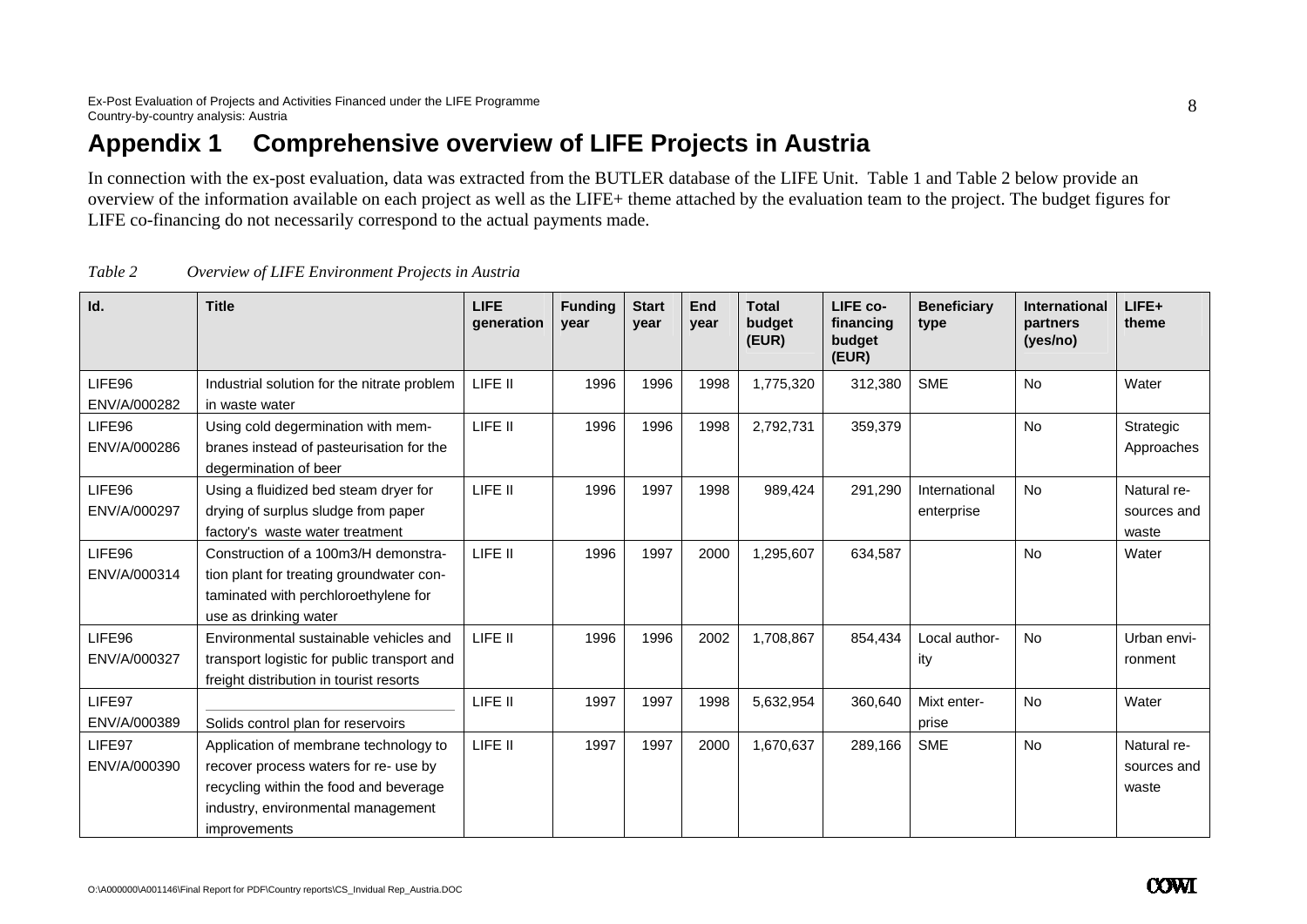| Id.          | <b>Title</b>                                                 | <b>LIFE</b><br>generation | <b>Funding</b><br>year | <b>Start</b><br>year | End<br>year | <b>Total</b><br>budget<br>(EUR) | LIFE co-<br>financing<br>budget<br>(EUR) | <b>Beneficiary</b><br>type | <b>International</b><br>partners<br>(yes/no) | LIFE+<br>theme |
|--------------|--------------------------------------------------------------|---------------------------|------------------------|----------------------|-------------|---------------------------------|------------------------------------------|----------------------------|----------------------------------------------|----------------|
| LIFE97       | Voluntary Eco-Management and Audit                           | LIFE II                   | 1997                   | 1997                 | 1999        | 348,655                         | 174,327                                  | Local author-              | No                                           | Strategic      |
| ENV/A/000393 | scheme (EMAS) for local community -<br>demonstration project |                           |                        |                      |             |                                 |                                          | ity                        |                                              | Approaches     |
| LIFE97       | Innovative mobility concept for a me-                        | LIFE II                   | 1997                   | 1997                 | 2000        | 805,756                         | 341,300                                  | Local author-              | No                                           | Urban envi-    |
| ENV/A/000394 | dium sized European city to improve the                      |                           |                        |                      |             |                                 |                                          | ity                        |                                              | ronment        |
|              | quality of living and of the environment.                    |                           |                        |                      |             |                                 |                                          |                            |                                              |                |
| LIFE98       | Comparison of technology, costs and                          | LIFE II                   | 1998                   | 1998                 | 2002        | 1,616,183                       | 550,000                                  | NGO-                       | Yes                                          | Water          |
| ENV/A/000547 | environmental benefit of wastewater                          |                           |                        |                      |             |                                 |                                          | Foundation                 |                                              |                |
|              | treatment plants in mountainous areas<br>in the Alps         |                           |                        |                      |             |                                 |                                          |                            |                                              |                |
| LIFE98       | Excavation Material and Recycling Ma-                        | LIFE II                   | 1998                   | 1998                 | 2001        | 1,382,698                       | 685,956                                  | Local author-              | <b>No</b>                                    | Natural re-    |
| ENV/A/000548 | terial as Backfill for Pipeline Trenches(                    |                           |                        |                      |             |                                 |                                          | ity                        |                                              | sources and    |
|              | incl. Compaction Control)                                    |                           |                        |                      |             |                                 |                                          |                            |                                              | waste          |
| LIFE98       | Development of a Criteria Catalogue for                      | LIFE II                   | 1998                   | 1998                 | 2001        | 444,297                         | 222,149                                  | National au-               | <b>No</b>                                    | Strategic      |
| ENV/A/000551 | the Consideration of Environmental Pro-                      |                           |                        |                      |             |                                 |                                          | thority                    |                                              | Approaches     |
|              | tection in Procurement and Placing of<br>Contracts           |                           |                        |                      |             |                                 |                                          |                            |                                              |                |
| LIFE99       | Evaluation and preliminary assessment                        | LIFE II                   | 1999                   | 1999                 | 2003        | 1,633,486                       | 816,743                                  | Research                   | <b>No</b>                                    | Natural re-    |
| ENV/A/000390 | of old deposits.                                             |                           |                        |                      |             |                                 |                                          | institutions               |                                              | sources and    |
|              |                                                              |                           |                        |                      |             |                                 |                                          |                            |                                              | waste          |
| LIFE99       | Coating molybden pins to reduce waste                        | LIFE II                   | 1999                   | 1999                 | 2003        | 1,019,753                       | 304,502                                  | International              | <b>No</b>                                    | Water          |
| ENV/A/000391 | water freight                                                |                           |                        |                      |             |                                 |                                          | enterprise                 |                                              |                |
| LIFE99       | New services for the sustainable retrofit-                   | LIFE II                   | 1999                   | 1999                 | 2002        | 494,175                         | 247,088                                  | Development                | No                                           | Strategic      |
| ENV/A/000392 | ting of buildings.                                           |                           |                        |                      |             |                                 |                                          | agency                     |                                              | Approaches     |
| LIFE99       | SYLVIE - Systematic noise abatement                          | LIFE II                   | 1999                   | 1999                 | 2003        | 826,406                         | 413,203                                  | Local author-              | <b>No</b>                                    | Urban envi-    |
| ENV/A/000394 | in inner city residential areas.                             |                           |                        |                      |             |                                 |                                          | ity                        |                                              | ronment        |
| LIFE99       | Environmental Cost Accounting in In-                         | LIFE II                   | 1999                   | 1999                 | 2001        | 355,806                         | 106,742                                  |                            | <b>No</b>                                    | Strategic      |
| ENV/A/000395 | dustrial Enterprises.                                        |                           |                        |                      |             |                                 |                                          |                            |                                              | Approaches     |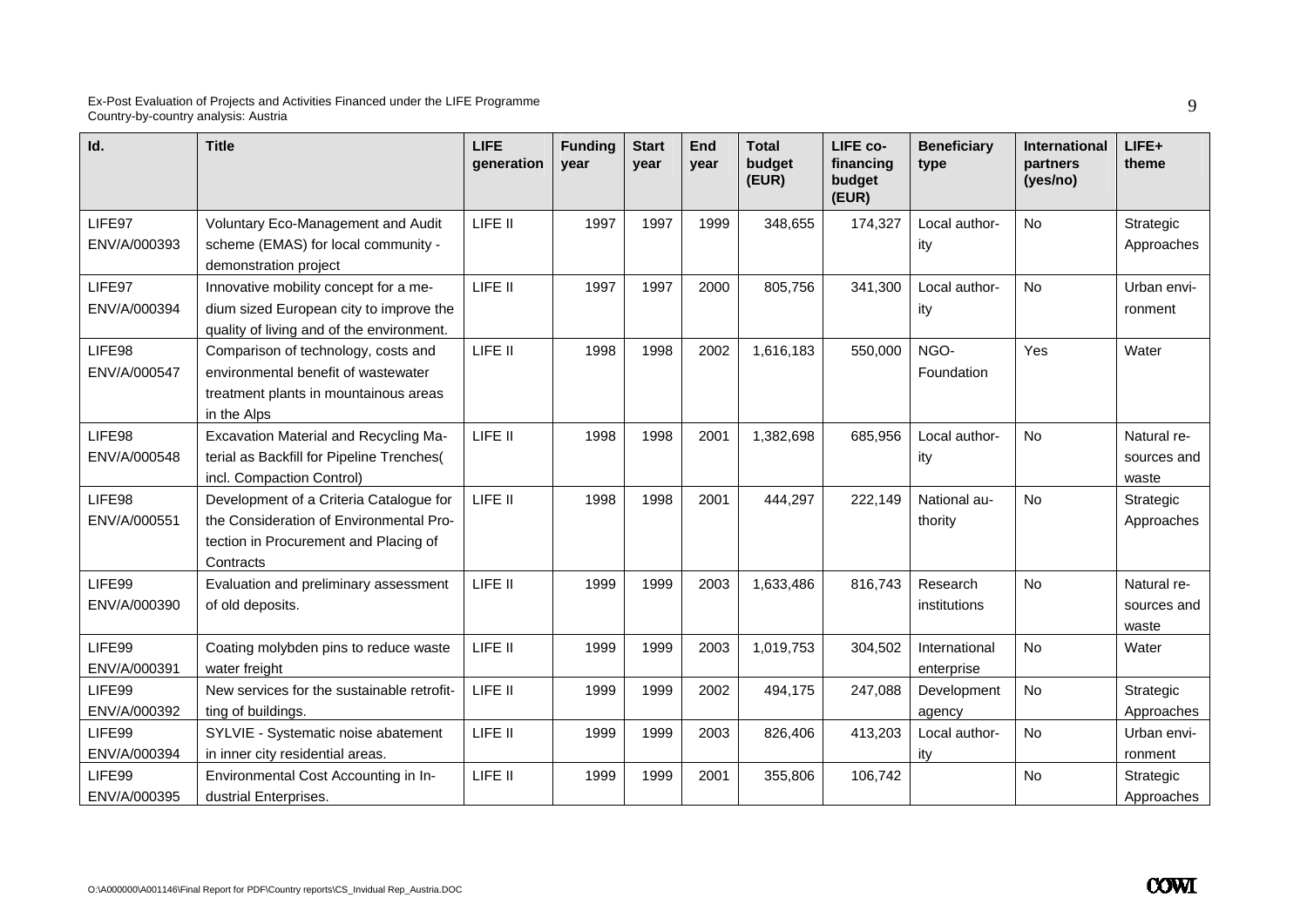| Id.                    | <b>Title</b>                                                                     | <b>LIFE</b><br>qeneration | <b>Funding</b><br>year | <b>Start</b><br>vear | End<br>vear | <b>Total</b><br>budget<br>(EUR) | LIFE co-<br>financing<br>budget<br>(EUR) | <b>Beneficiary</b><br>type | <b>International</b><br>partners<br>(yes/no) | LIFE+<br>theme             |
|------------------------|----------------------------------------------------------------------------------|---------------------------|------------------------|----------------------|-------------|---------------------------------|------------------------------------------|----------------------------|----------------------------------------------|----------------------------|
| LIFE99                 | Program 'Ours Gardens - natural and                                              | LIFE II                   | 1999                   | 2000                 | 2004        | 1,209,430                       | 604,025                                  | Regional au-               | No                                           | Urban envi-                |
| ENV/A/000396           | living' Sustainable and ecofriendly de-                                          |                           |                        |                      |             |                                 |                                          | thority                    |                                              | ronment                    |
|                        | sign and cultivation of public green ar-                                         |                           |                        |                      |             |                                 |                                          |                            |                                              |                            |
|                        | eas and private gardens.                                                         |                           |                        |                      |             |                                 |                                          |                            |                                              |                            |
| LIFE99<br>ENV/A/000398 | Implementation of anaerobic digestion<br>in the processing technology of render- | LIFE II                   | 1999                   | 1999                 | 2002        | 5,065,878                       | 838,761                                  |                            | <b>No</b>                                    | Natural re-<br>sources and |
|                        | ing plants.                                                                      |                           |                        |                      |             |                                 |                                          |                            |                                              | waste                      |
| LIFE99                 | Residue-free Flue Gas Dust Purification                                          | LIFE II                   | 1999                   | 1999                 | 2000        | 498,310                         | 140,772                                  | International              | <b>No</b>                                    | Air                        |
| ENV/A/000401           | - Complete elimination of residues from                                          |                           |                        |                      |             |                                 |                                          | enterprise                 |                                              |                            |
|                        | flue gas dust purification through feed-                                         |                           |                        |                      |             |                                 |                                          |                            |                                              |                            |
|                        | back into materials cycles (in 2 phases).                                        |                           |                        |                      |             |                                 |                                          |                            |                                              |                            |
| LIFE99                 | Management of sensible water uses                                                | LIFE II                   | 1999                   | 1999                 | 2002        | 728,984                         | 345,416                                  | Local author-              | <b>No</b>                                    | Water                      |
| ENV/A/000403           | with the help of innovative sensor tech-                                         |                           |                        |                      |             |                                 |                                          | ity                        |                                              |                            |
|                        | nology.                                                                          |                           |                        |                      |             |                                 |                                          |                            |                                              |                            |
| LIFE99                 | Recycling of organic wastes through                                              | LIFE II                   | 1999                   | 1999                 | 2003        | 731,716                         | 355,684                                  | Research                   | No                                           | Natural re-                |
| ENV/A/000406           | cofermentation in municipal sewage                                               |                           |                        |                      |             |                                 |                                          | institutions               |                                              | sources and                |
|                        | sludge digesters.                                                                |                           |                        |                      |             |                                 |                                          |                            |                                              | waste                      |
| LIFE00                 | Guidelines for sustainable construction                                          | LIFE II                   | 2000                   | 2001                 | 2005        | 1,139,341                       | 369,054                                  | Local author-              | No                                           | Strategic                  |
| ENV/A/000239           | site management                                                                  |                           |                        |                      |             |                                 |                                          | itv                        |                                              | Approaches                 |
| LIFE00<br>ENV/A/000240 | Graz: Noise and emission reduction                                               | LIFE II                   | 2000                   | 2001                 | 2003        | 1,012,757                       | 504,474                                  | Local author-              | <b>No</b>                                    | Urban envi-                |
|                        | through the promotion of alternative<br>means of transport for the citizens per- |                           |                        |                      |             |                                 |                                          | ity                        |                                              | ronment                    |
|                        | sonal well-being                                                                 |                           |                        |                      |             |                                 |                                          |                            |                                              |                            |
| LIFE00                 | Biofuel logistics and Production Plant                                           | LIFE II                   | 2000                   | 2001                 | 2004        | 1,041,137                       | 300,195                                  |                            | No                                           | Climate                    |
| ENV/A/000242           |                                                                                  |                           |                        |                      |             |                                 |                                          |                            |                                              | change                     |
| LIFE00                 | S-House: innovative use of renewable                                             | LIFE II                   | 2000                   | 2001                 | 2005        | 1,507,308                       | 751,974                                  | Research                   | <b>No</b>                                    | Natural re-                |
| ENV/A/000243           | resources demonstrated by means of                                               |                           |                        |                      |             |                                 |                                          | institutions               |                                              | sources and                |
|                        | an office and exhibition building                                                |                           |                        |                      |             |                                 |                                          |                            |                                              | waste                      |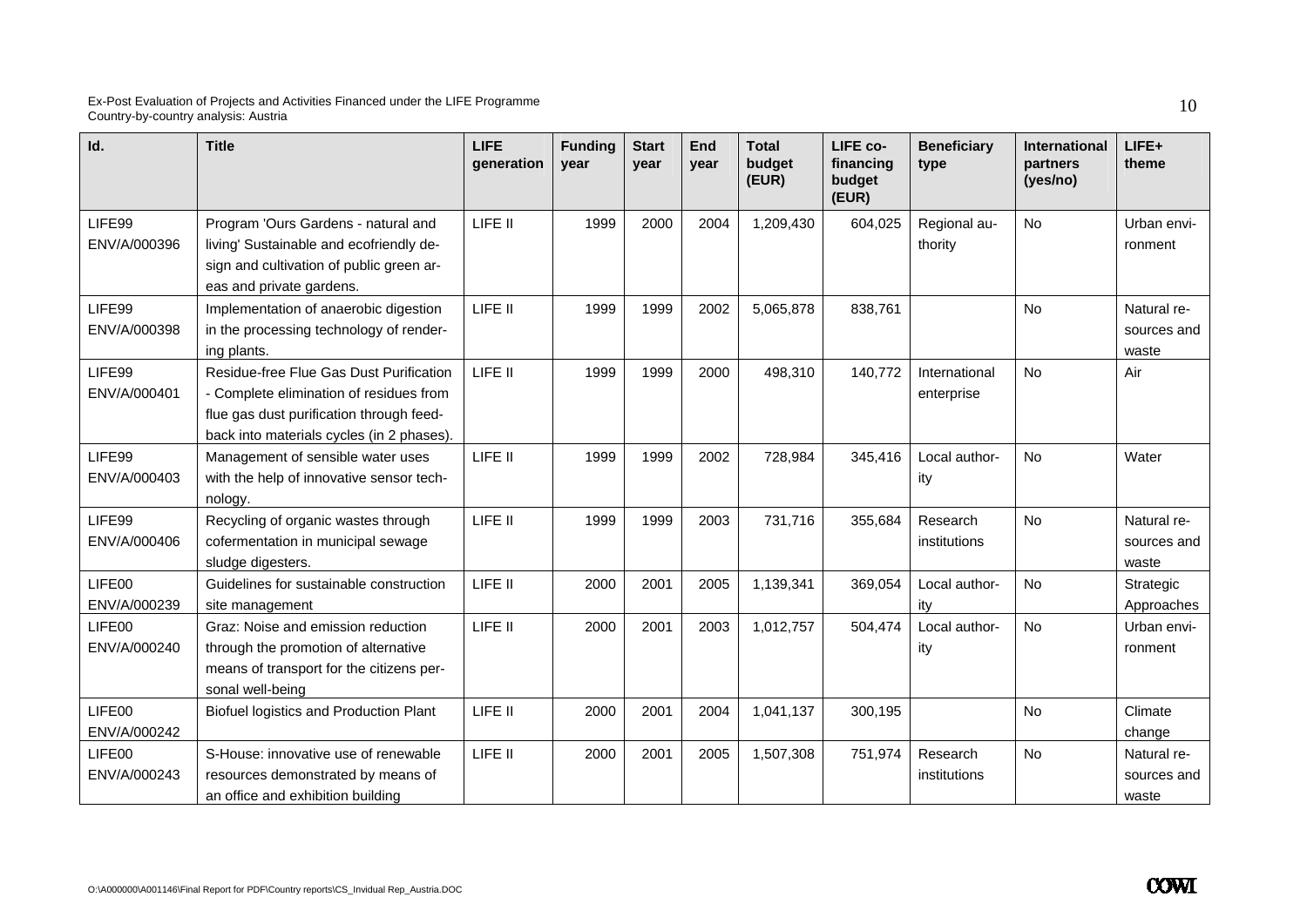| Id.                     | <b>Title</b>                                                                                                                                                     | <b>LIFE</b><br>generation | <b>Funding</b><br>vear | <b>Start</b><br>year | End<br>vear | <b>Total</b><br>budget<br>(EUR) | LIFE co-<br>financing<br>budget<br>(EUR) | <b>Beneficiary</b><br>type | <b>International</b><br>partners<br>(yes/no) | $LIFE+$<br>theme                    |
|-------------------------|------------------------------------------------------------------------------------------------------------------------------------------------------------------|---------------------------|------------------------|----------------------|-------------|---------------------------------|------------------------------------------|----------------------------|----------------------------------------------|-------------------------------------|
| LIFE00<br>ENV/A/000249  | <b>Integrated Environmental Management</b><br>for Sustainable Development in the<br>alpin region Grosses Walsertal - Austria                                     | LIFE II                   | 2000                   | 2001                 | 2005        | 1,065,180                       | 504,205                                  | NGO-<br>Foundation         | <b>No</b>                                    | Strategic<br>Approaches             |
| LIFE02<br>ENV/A/000282  | Living River Liesing - Demonstrative<br>Ecological Reconstruction of a Heavily<br>Modified Waterbody in an Urban Envi-<br>ronment                                | LIFE III                  | 2002                   | 2002                 | 2006        | 2,005,350                       | 770,500                                  | Local author-<br>ity       | <b>No</b>                                    | Water                               |
| LIFE02<br>ENV/A/000284  | Environmental-technic hall from the<br>higher school for environment and eco-<br>nomics                                                                          | LIFE III                  | 2002                   | 2002                 | 2006        | 659,760                         | 152,734                                  | Local author-<br>ity       | <b>No</b>                                    | Strategic<br>Approaches             |
| LIFE02<br>ENV/A/000285  | Multifunctional company and admini-<br>stration building with logistics and cul-<br>tural centre in passive house standard<br>in sustainable timber construction | LIFE III                  | 2002                   | 2001                 | 2004        | 2,149,749                       | 780,241                                  | <b>SME</b>                 | <b>No</b>                                    | Strategic<br>Approaches             |
| LIFE03<br>ENV/A/000002  | Development and successful market<br>penetration of HFC-free and eco-<br>efficient cold appliances for the com-<br>mercial use                                   | LIFE III                  | 2003                   | 2003                 | 2007        | 767,217                         | 370,560                                  | Research<br>institutions   | <b>No</b>                                    | Strategic<br>Approaches             |
| LIFE03<br>ENV/A/000006  | Centralised Monitoring of Decentralised<br><b>Wastewater Treatment Plants</b>                                                                                    | LIFE III                  | 2003                   | 2003                 | 2007        | 642,500                         | 147,450                                  | <b>SME</b>                 | <b>No</b>                                    | Water                               |
| LIFE04<br>ENV/AT/000006 | Klagenfurt's Anti-PM 10 Action Pro-<br>gramme in co-operation with Graz and<br>the South-Tyrol                                                                   | LIFE III                  | 2004                   | 2004                 | 2008        | 4,058,686                       | 1,826,193                                | Local author-<br>ity       | <b>No</b>                                    | Air                                 |
| LIFE04<br>ENV/AT/000007 | The Multi Life Cycle Centre for electric<br>and electronic equipment                                                                                             | LIFE III                  | 2004                   | 2004                 | 2007        | 2,842,527                       | 740,258                                  | <b>SME</b>                 | No                                           | Natural re-<br>sources and<br>waste |
| LIFE04<br>ENV/AT/000009 | Ecological and Economical Waste Im-<br>mobilisation                                                                                                              | LIFE III                  | 2004                   | 2004                 | 2007        | 2,668,840                       | 584,127                                  | <b>SME</b>                 | No                                           | Natural re-<br>sources and<br>waste |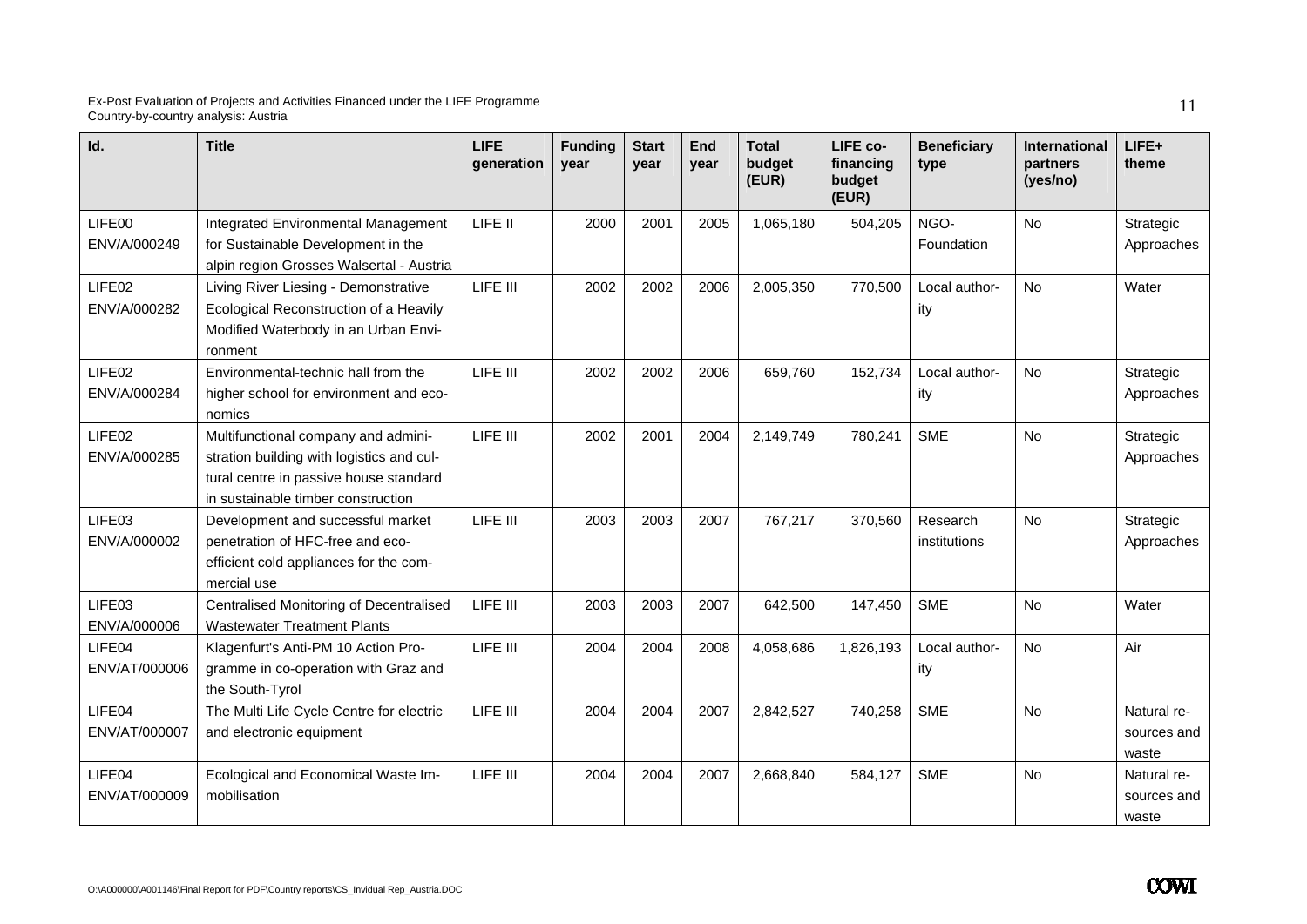| Id.          | <b>Title</b>                        | <b>LIFE</b><br>qeneration | <b>Funding</b><br>year | <b>Start</b><br>year | End<br>year | <b>Total</b><br>budget<br>(EUR) | LIFE co-<br>financing<br>budget<br>(EUR) | <b>Beneficiary</b><br>type | <b>International</b><br>partners<br>(yes/no) | $LIFE+$<br>theme |
|--------------|-------------------------------------|---------------------------|------------------------|----------------------|-------------|---------------------------------|------------------------------------------|----------------------------|----------------------------------------------|------------------|
| LIFE06       | RAINWater MANagement and treat-     | LIFE III                  | 2006                   | 2005                 | 2010        | 7.143.950                       | ,903,000                                 | Local author-              | <b>No</b>                                    | Water            |
| ENV/A/000341 | ment plant Vienna-Blumental         | Extension                 |                        |                      |             |                                 |                                          | ity                        |                                              |                  |
|              | (RAINMAN)                           |                           |                        |                      |             |                                 |                                          |                            |                                              |                  |
| LIFE06       | Sound and Particle Absorbing System | LIFE III                  | 2006                   | 2006                 | 2010        | 2,484,067                       | ,204,533                                 | Local author-              | No                                           | Air              |
| ENV/A/000345 |                                     | Extension                 |                        |                      |             |                                 |                                          | ity                        |                                              |                  |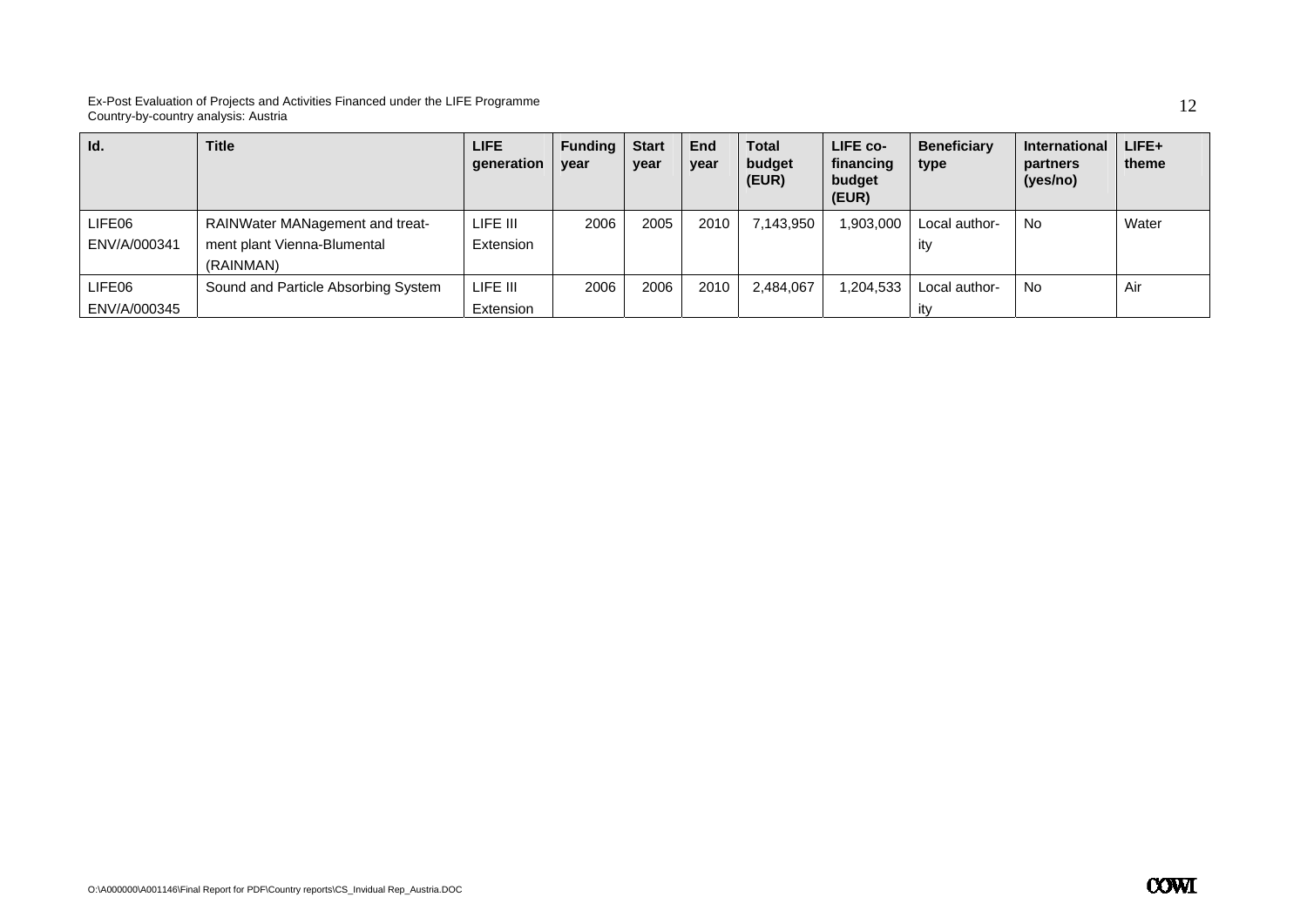#### *Table 3 Overview of LIFE Nature Projects in Austria*

| Id.          | <b>Title</b>                          | <b>LIFE</b><br>generation | <b>Funding</b><br>year | <b>Start</b><br>year | End<br>year | <b>Total</b><br>budget<br>(EUR) | LIFE co-<br>financing<br>(EUR) | <b>Beneficiary</b><br>type | <b>International</b><br>partners<br>(yes/no) | <b>Directive</b><br>(Birds,<br>Habitats) or<br>biodiversity |
|--------------|---------------------------------------|---------------------------|------------------------|----------------------|-------------|---------------------------------|--------------------------------|----------------------------|----------------------------------------------|-------------------------------------------------------------|
| LIFE96       | Wetland management in the Up-         | LIFE II                   | 1996                   | 1996                 | 1999        | 868,418                         | 434,209                        | NGO-                       | <b>No</b>                                    | <b>Habitats</b>                                             |
| NAT/A/003226 | per Waldviertel.                      |                           |                        |                      |             |                                 |                                | Foundation                 |                                              |                                                             |
| LIFE97       | Wilderness area Dürrenstein -         | LIFE II                   | 1997                   | 1997                 | 2001        | 7,402,147                       | 4,441,288                      | Regional au-               | <b>No</b>                                    | <b>Habitats</b>                                             |
| NAT/A/004117 | Niederösterreich (Lower Austria)      |                           |                        |                      |             |                                 |                                | thority                    |                                              |                                                             |
| LIFE97       | Hörfeld-Moor (Kärnten-                | LIFE II                   | 1997                   | 1997                 | 2000        | 526,540                         | 263,270                        | NGO-                       | <b>No</b>                                    | <b>Habitats</b>                                             |
| NAT/A/004207 | Steiermark)                           |                           |                        |                      |             |                                 |                                | Foundation                 |                                              |                                                             |
| LIFE98       | Water World March-Thaya-Auen          | LIFE II                   | 1998                   | 1998                 | 2003        | 2,372,358                       | 1,186,179                      | NGO-                       | <b>No</b>                                    | <b>Habitats</b>                                             |
| NAT/A/005413 |                                       |                           |                        |                      |             |                                 |                                | Foundation                 |                                              |                                                             |
| LIFE98       | National park Thayatal / Nied-        | LIFE II                   | 1998                   | 1998                 | 2001        | 11,328,429                      | 1,030,887                      | Regional au-               | No                                           | <b>Habitats</b>                                             |
| NAT/A/005417 | erösterreich                          |                           |                        |                      |             |                                 |                                | thority                    |                                              |                                                             |
| LIFE98       | Pannonian sanddunes                   | LIFE II                   | 1998                   | 1998                 | 2003        | 754,842                         | 452,905                        | Regional au-               | <b>No</b>                                    | <b>Habitats</b>                                             |
| NAT/A/005418 |                                       |                           |                        |                      |             |                                 |                                | thority                    |                                              |                                                             |
| LIFE98       | Region Wildernessriver Lafnitz        | LIFE II                   | 1998                   | 1998                 | 2001        | 1,030,826                       | 360,789                        | NGO-                       | <b>No</b>                                    | <b>Habitats</b>                                             |
| NAT/A/005420 |                                       |                           |                        |                      |             |                                 |                                | Foundation                 |                                              |                                                             |
| LIFE98       | Restoration and management of         | LIFE II                   | 1998                   | 1998                 | 2004        | 2,822,030                       | 1,411,015                      | Park-Reserve               | <b>No</b>                                    | <b>Birds</b>                                                |
| NAT/A/005422 | the alluvial flood plain of the River |                           |                        |                      |             |                                 |                                | authority                  |                                              |                                                             |
|              | Danube (Alluvial Zone National        |                           |                        |                      |             |                                 |                                |                            |                                              |                                                             |
|              | Park)                                 |                           |                        |                      |             |                                 |                                |                            |                                              |                                                             |
| LIFE98       | Water management in the nature        | LIFE II                   | 1998                   | 1998                 | 2002        | 521,918                         | 260,959                        | Regional au-               | <b>No</b>                                    | <b>Habitats</b>                                             |
| NAT/A/005423 | reserve Rhinedelta                    |                           |                        |                      |             |                                 |                                | thority                    |                                              |                                                             |
| LIFE99       | Management of Natural Forests in      | LIFE II                   | 1999                   | 1999                 | 2003        | 3,425,056                       | 1,240,155                      | Park-Reserve               | <b>No</b>                                    | <b>Habitats</b>                                             |
| NAT/A/005915 | the National Park Kalkalpen           |                           |                        |                      |             |                                 |                                | authority                  |                                              |                                                             |
| LIFE99       | The Wengermoor Project                | LIFE II                   | 1999                   | 1999                 | 2004        | 1,644,732                       | 822,366                        | Regional au-               | <b>No</b>                                    | <b>Habitats</b>                                             |
| NAT/A/005916 |                                       |                           |                        |                      |             |                                 |                                | thority                    |                                              |                                                             |
| LIFE99       | Living space of Danube salmon         | LIFE II                   | 1999                   | 1999                 | 2004        | 3,560,969                       | 1,780,484                      | Regional au-               | No                                           | <b>Habitats</b>                                             |
| NAT/A/006054 |                                       |                           |                        |                      |             |                                 |                                | thority                    |                                              |                                                             |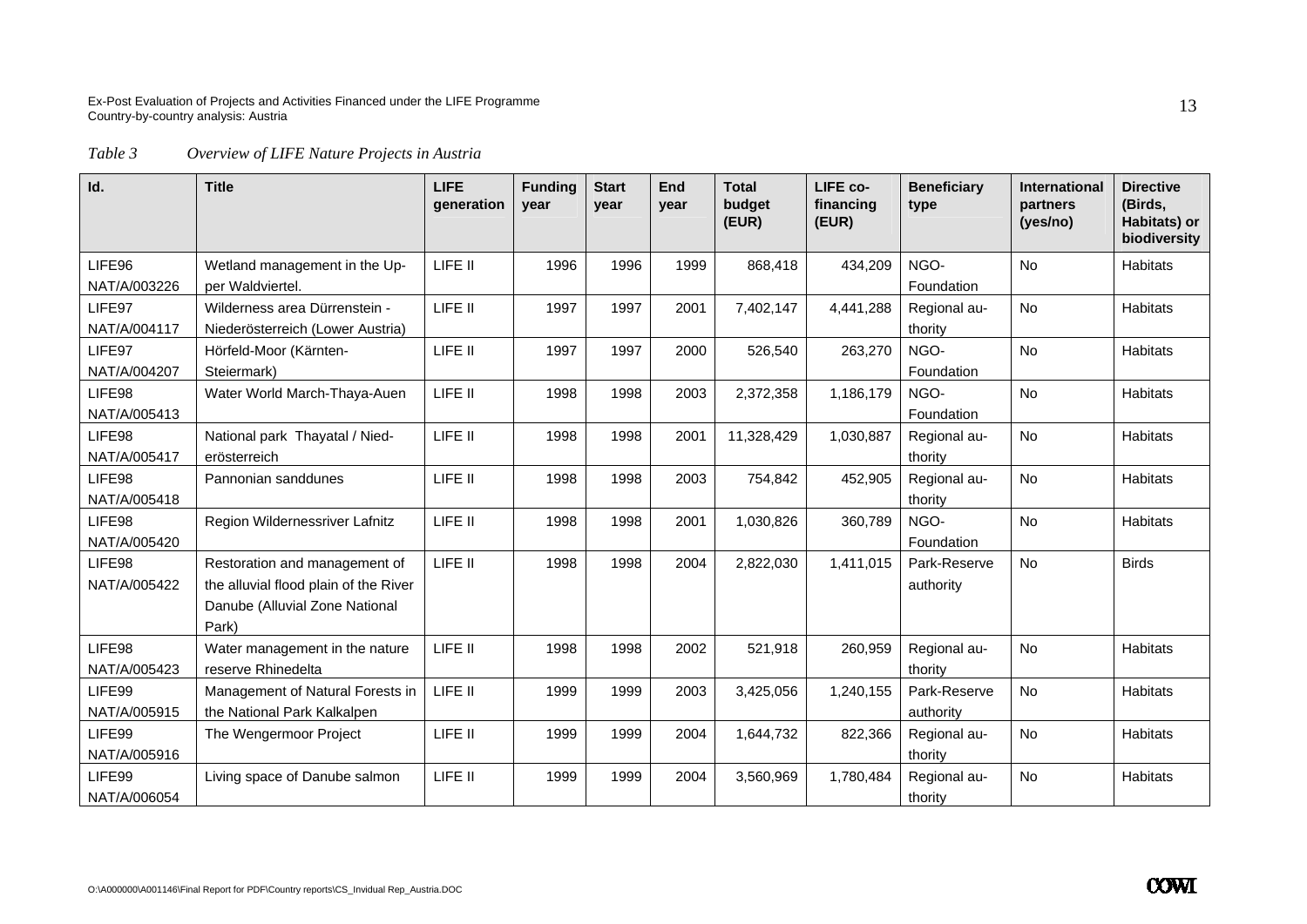| Id.                     | <b>Title</b>                                                                      | <b>LIFE</b><br>generation | <b>Funding</b><br>year | <b>Start</b><br>year | End<br>vear | <b>Total</b><br>budget<br>(EUR) | LIFE co-<br>financing<br>(EUR) | <b>Beneficiary</b><br>type | International<br>partners<br>(yes/no) | <b>Directive</b><br>(Birds,<br>Habitats) or<br>biodiversity |
|-------------------------|-----------------------------------------------------------------------------------|---------------------------|------------------------|----------------------|-------------|---------------------------------|--------------------------------|----------------------------|---------------------------------------|-------------------------------------------------------------|
| LIFE99<br>NAT/A/006055  | Combine of the flood plain-forests<br>of the Upper Drau-river valley<br>(Kärnten) | LIFE II                   | 1999                   | 1999                 | 2004        | 6,285,218                       | 1,634,157                      | Regional au-<br>thority    | <b>No</b>                             | <b>Habitats</b>                                             |
| LIFE00<br>NAT/A/007051  | Management of floodplains on the<br>Tisza                                         | LIFE II                   | 2000                   | 2001                 | 2006        | 435,326                         | 217,663                        | NGO-<br>Foundation         | <b>No</b>                             | <b>Habitats</b>                                             |
| LIFE00<br>NAT/A/007053  | Wild river landscape of the Tyro-<br>lean Lech                                    | LIFE II                   | 2000                   | 2001                 | 2007        | 7,824,717                       | 3,873,235                      | Regional au-<br>thority    | <b>No</b>                             | Habitats                                                    |
| LIFE00<br>NAT/A/007055  | Schütt-Dobratsch                                                                  | LIFE II                   | 2000                   | 2001                 | 2005        |                                 | 1,013,978                      | Regional au-<br>thority    | No                                    | Habitats                                                    |
| LIFE00<br>NAT/A/007069  | Protecting the habitat of myosotis<br>rehsteineri in Bregenz                      | LIFE II                   | 2000                   | 2001                 | 2005        | 2,040,000                       | 1,020,000                      | Local authority            | No                                    | <b>Habitats</b>                                             |
| LIFE02<br>NAT/A/008518  | <b>Restoration of Danube river</b><br>banks                                       | LIFE III                  | 2002                   | 2002                 | 2006        | 1,777,750                       | 711,100                        | Park-Reserve<br>authority  | <b>No</b>                             | <b>Habitats</b>                                             |
| LIFE02<br>NAT/A/008519  | Conservation and management of<br>the brown bear in Austria                       | LIFE III                  | 2002                   | 2005                 | 2006        | 866,445                         | 433,223                        | NGO-<br>Foundation         | No                                    | <b>Habitats</b>                                             |
| LIFE03<br>NAT/A/000009  | <b>WACHAU</b>                                                                     | LIFE III                  | 2003                   | 2003                 | 2008        | 5,200,000                       | 2,600,000                      | Development<br>agency      | No                                    | Habitats                                                    |
| LIFE03<br>NAT/A/000010  | Habitat management in the SPA<br>Weidmoos                                         | LIFE III                  | 2003                   | 2003                 | 2008        | 1,210,000                       | 605,000                        | Regional au-<br>thority    | No                                    | <b>Habitats</b>                                             |
| LIFE03<br>NAT/A/000011  | River management of the central<br>(inner) river Mur                              | LIFE III                  | 2003                   | 2003                 | 2007        | 2,125,000                       | 1,062,500                      | Regional au-<br>thority    | <b>No</b>                             | <b>Habitats</b>                                             |
| LIFE04<br>NAT/AT/000001 | Lafnitz - habitat cross-linking on<br>an Alpine pannonical river                  | LIFE III                  | 2004                   | 2003                 | 2008        | 4,567,454                       | 2,000,000                      | Regional au-<br>thority    | No                                    | <b>Habitats</b>                                             |
| LIFE04<br>NAT/AT/000002 | Pannonic Steppes and Dry<br>Grasslands                                            | LIFE III                  | 2004                   | 2004                 | 2009        | 1,459,000                       | 875,400                        | Regional au-<br>thority    | No                                    | <b>Habitats</b>                                             |
| LIFE04<br>NAT/AT/000003 | Alluvial and slope forests of the<br><b>Upper Danube Valley</b>                   | LIFE III                  | 2004                   | 2004                 | 2010        | 3,750,000                       | 1,500,000                      | Regional au-<br>thority    | No                                    | Habitats                                                    |
| LIFE04<br>NAT/AT/000006 | Donau- Ybbs Linkage                                                               | LIFE III                  | 2004                   | 2004                 | 2009        | 3,150,771                       | 1,575,386                      | Regional au-<br>thority    | No                                    | <b>Habitats</b>                                             |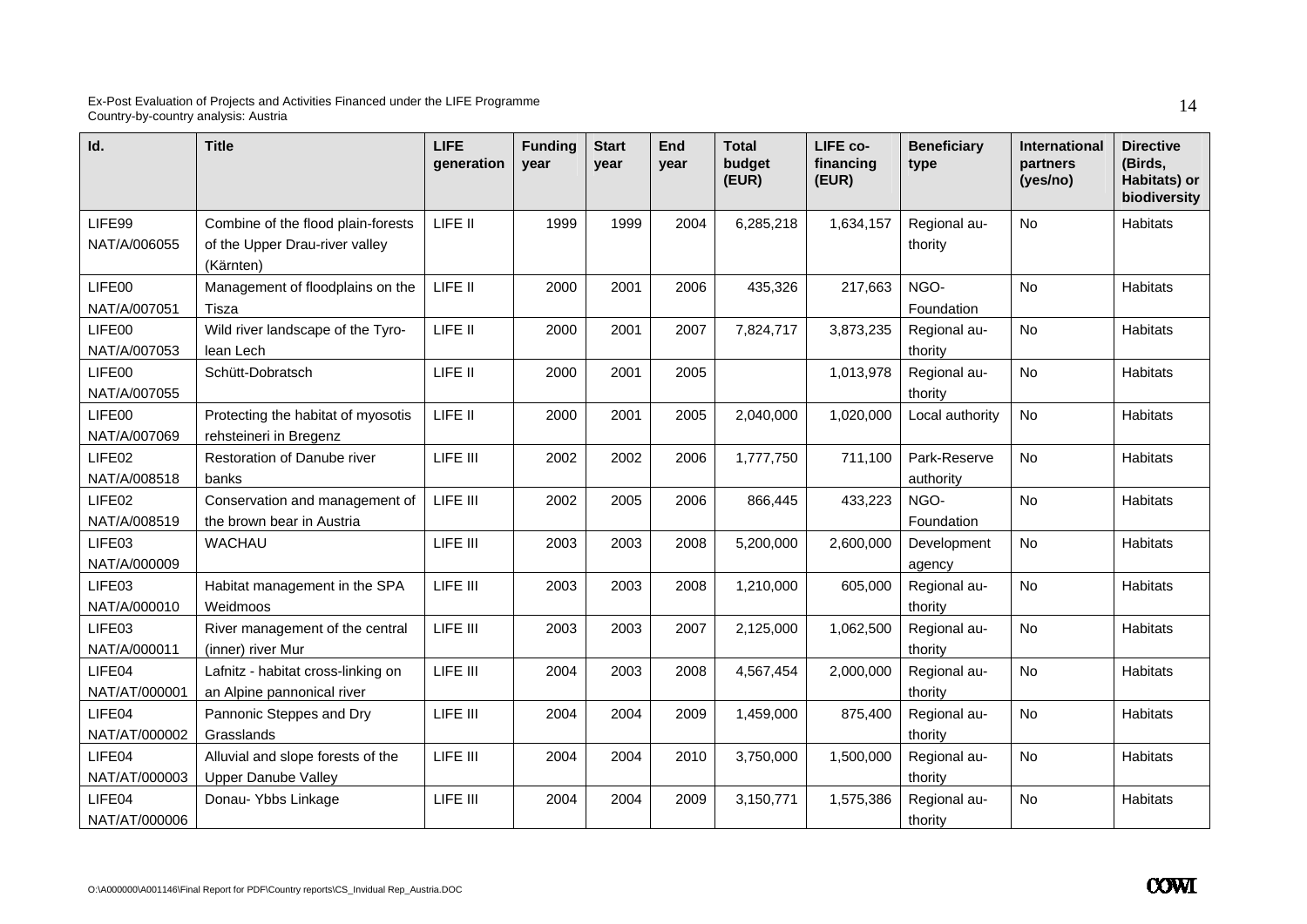| Id.          | <b>Title</b>                      | <b>LIFE</b><br>generation | <b>Funding</b><br>year | <b>Start</b><br>year | <b>End</b><br>year | <b>Total</b><br>budget<br>(EUR) | LIFE co-<br>financing<br>(EUR) | <b>Beneficiary</b><br>type | <b>International</b><br>partners<br>(yes/no) | <b>Directive</b><br>(Birds,<br>Habitats) or<br>biodiversity |
|--------------|-----------------------------------|---------------------------|------------------------|----------------------|--------------------|---------------------------------|--------------------------------|----------------------------|----------------------------------------------|-------------------------------------------------------------|
| LIFE05       | Cross-border Protection of the    | LIFE III                  | 2005                   | 2005                 | 2010               | 5,840,760                       | 3,504,456                      | NGO-                       | <b>No</b>                                    | <b>Birds</b>                                                |
| NAT/A/000077 | Great Bustard in Austria          | Extension                 |                        |                      |                    |                                 |                                | Foundation                 |                                              |                                                             |
| LIFE05       | Conservation strategies for wood- | LIFE III                  | 2005                   | 2005                 | 2010               | 2,363,206                       | 1,181,603                      | Park-Reserve               | <b>No</b>                                    | <b>Habitats</b>                                             |
| NAT/A/000078 | lands and rivers in the Gesäuse   | Extension                 |                        |                      |                    |                                 |                                | authority                  |                                              |                                                             |
|              | Mountains                         |                           |                        |                      |                    |                                 |                                |                            |                                              |                                                             |
| LIFE06       | Bisamberg habitat management      | LIFE III                  | 2006                   | 2006                 | 2011               | 727,000                         | 436,200                        | Regional au-               | <b>No</b>                                    | <b>Habitats</b>                                             |
| NAT/A/000123 |                                   | Extension                 |                        |                      |                    |                                 |                                | thority                    |                                              |                                                             |
| LIFE06       | Untersberg-Vorland                | LIFE III                  | 2006                   | 2006                 | 2011               | 819,500                         | 409,750                        | Regional au-               | <b>No</b>                                    | Habitats                                                    |
| NAT/A/000124 |                                   | Extension                 |                        |                      |                    |                                 |                                | thority                    |                                              |                                                             |
| LIFE06       | Life in Upper Drau River          | LIFE III                  | 2006                   | 2006                 | 2011               | 3,768,262                       | 1,531,305                      | Regional au-               | <b>No</b>                                    | <b>Habitats</b>                                             |
| NAT/A/000127 |                                   | Extension                 |                        |                      |                    |                                 |                                | thority                    |                                              |                                                             |

15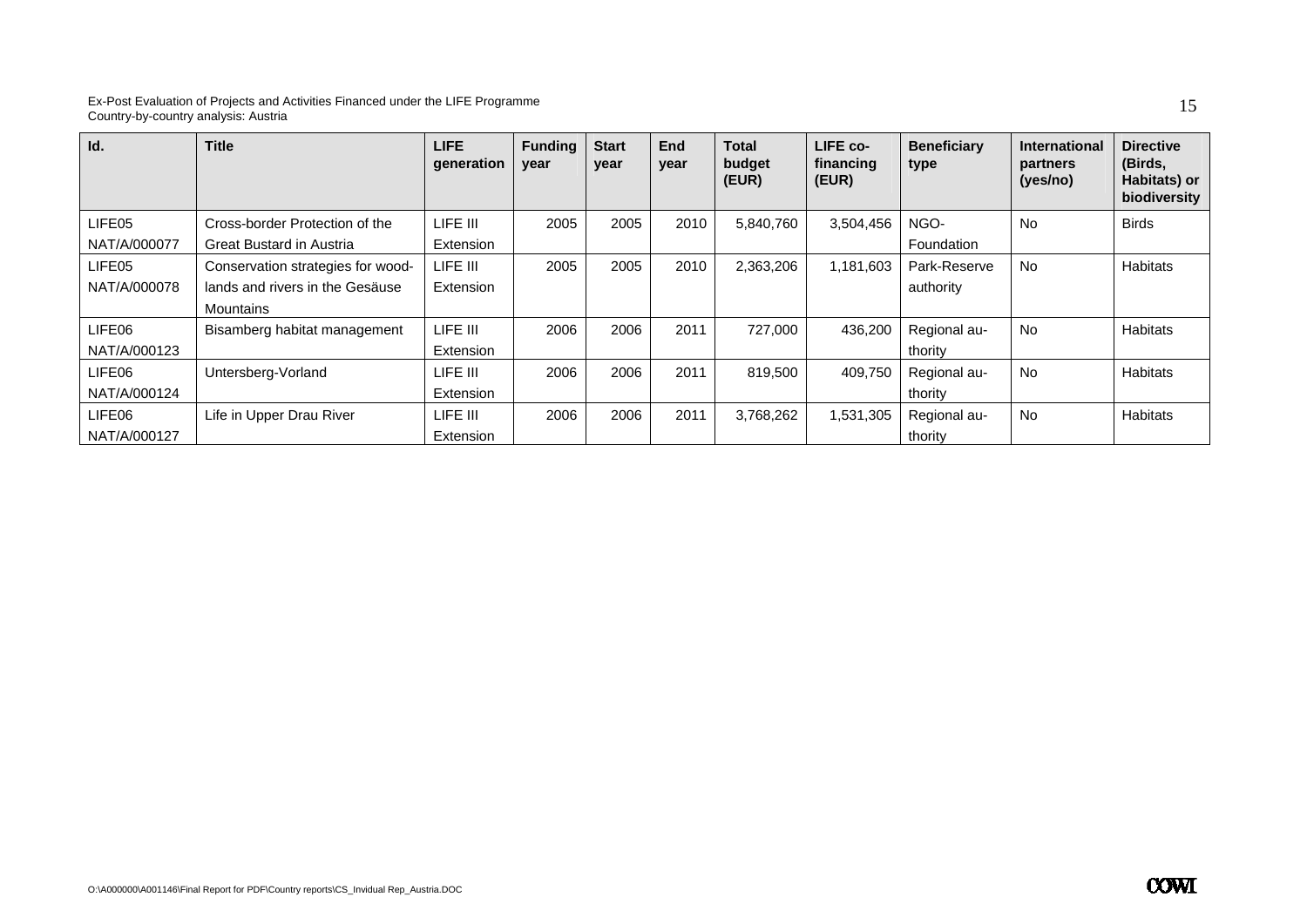### **Appendix 2 Summary tables on LIFE Environment projects in Austria**

| <b>Generation</b>                                     | Year         | Number of<br>projects | <b>Total budget</b><br>(EUR<br>million) | <b>Total LIFE</b><br>co-financing<br>budget (EUR<br>million) | Average<br>duration<br>(years) | Average<br><b>LIFE funding</b><br>per project<br>(EUR<br>million) |
|-------------------------------------------------------|--------------|-----------------------|-----------------------------------------|--------------------------------------------------------------|--------------------------------|-------------------------------------------------------------------|
| LIFE II                                               | 1996         | 5                     | 8.6                                     | 2.5                                                          | 2.8                            | 0.5                                                               |
|                                                       | 1997         | 4                     | 8.5                                     | 1.2                                                          | 2.3                            | 0.3                                                               |
|                                                       | 1998         | 3                     | 3.4                                     | 1.5                                                          | 3.3                            | 0.5                                                               |
|                                                       | 1999         | 10                    | 12.6                                    | 4.2                                                          | 3.2                            | 0.4                                                               |
|                                                       | <b>Total</b> | 22                    | 33.0                                    | 9.2                                                          | 3.0                            | 0.4                                                               |
| LIFE III                                              | 2000         | 5                     | 5.8                                     | 2.4                                                          | 3.4                            | 0.5                                                               |
|                                                       | 2002         | 3                     | 4.8                                     | 1.7                                                          | 3.7                            | 0.6                                                               |
|                                                       | 2003         | $\overline{c}$        | 1.4                                     | 0.5                                                          | 4.0                            | 0.3                                                               |
|                                                       | 2004         | 3                     | 9.6                                     | 3.2                                                          | 3.3                            | $1.1$                                                             |
|                                                       | <b>Total</b> | 13                    | 22                                      | 8                                                            | 3.5                            | 0.6                                                               |
| LIFE III<br>extension                                 | 2005         | 0                     | 0.0                                     | 0.0                                                          | 0.0                            | 0.0                                                               |
|                                                       | 2006         | $\overline{2}$        | 9.6                                     | 3.1                                                          | 4.5                            | 1.6                                                               |
|                                                       | <b>Total</b> | $\mathbf{2}$          | 9.6                                     | 3.1                                                          | 4.5                            | 1.6                                                               |
| <b>Grand total</b>                                    |              | 37                    | 64.2                                    | 20.2                                                         | 3.2                            | 0.5                                                               |
| Comparative<br>figures for all<br><b>ENV</b> projects |              | 1,076                 | 1,947.7                                 | 615.9                                                        | 3.3                            | 0.6                                                               |

*Table 4 Overview of LIFE ENV projects in Austria by year, 1996-2006*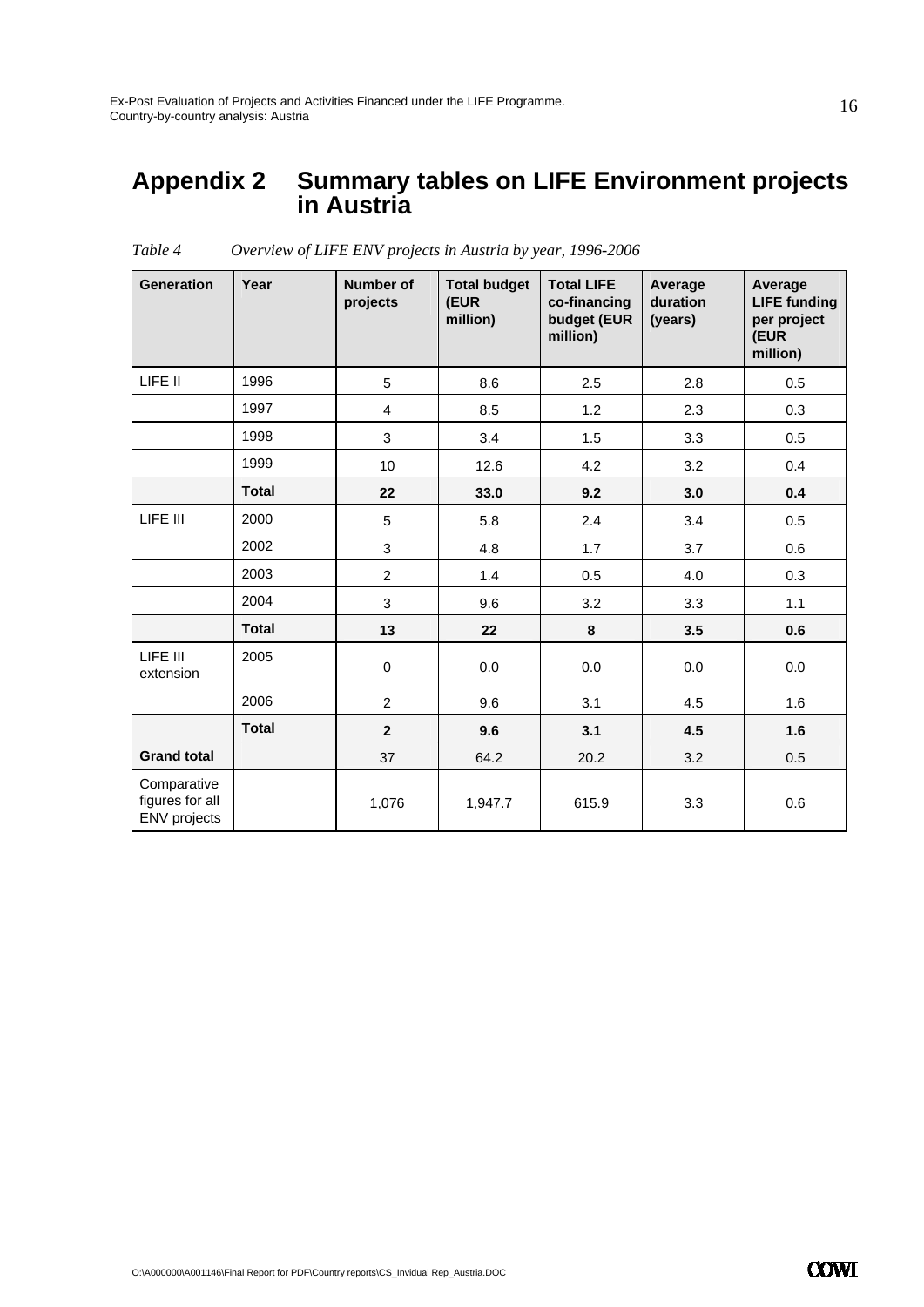| LIFE+ theme                    | No. of<br>projects | In $%$ of<br>total | <b>Total</b><br>budget<br>(EUR<br>million) | In $%$ of<br>total | <b>LIFE</b><br>contribution<br>(EUR<br>million) | In % of<br>total |
|--------------------------------|--------------------|--------------------|--------------------------------------------|--------------------|-------------------------------------------------|------------------|
| Climate change                 | 1                  | 3%                 | 1.0                                        | 2%                 | 0.3                                             | 1%               |
| Air                            | 3                  | 8%                 | 7.0                                        | 11%                | 3.2                                             | 16%              |
| Water                          | 9                  | 24%                | 21.9                                       | 34%                | 5.3                                             | 26%              |
| Soil                           | 0                  | $0\%$              | 0.0                                        | $0\%$              | 0.0                                             | $0\%$            |
| Forests                        | 0                  | $0\%$              | 0.0                                        | $0\%$              | 0.0                                             | 0%               |
| Natural resources and<br>waste | 9                  | 24%                | 18.5                                       | 29%                | 5.4                                             | 27%              |
| Chemicals                      | $\mathbf 0$        | $0\%$              | 0.0                                        | $0\%$              | 0.0                                             | 0%               |
| Urban environment              | 5                  | 14%                | 5.6                                        | 9%                 | 2.7                                             | 13%              |
| Strategic approaches           | 10                 | 27%                | 10.2                                       | 16%                | 3.3                                             | 16%              |
| <b>Total</b>                   | 37                 | 100%               | 64.2                                       | 100%               | 20.2                                            | 100%             |

*Table 5 Overview of LIFE ENV projects in Austria 1996-2006 by theme*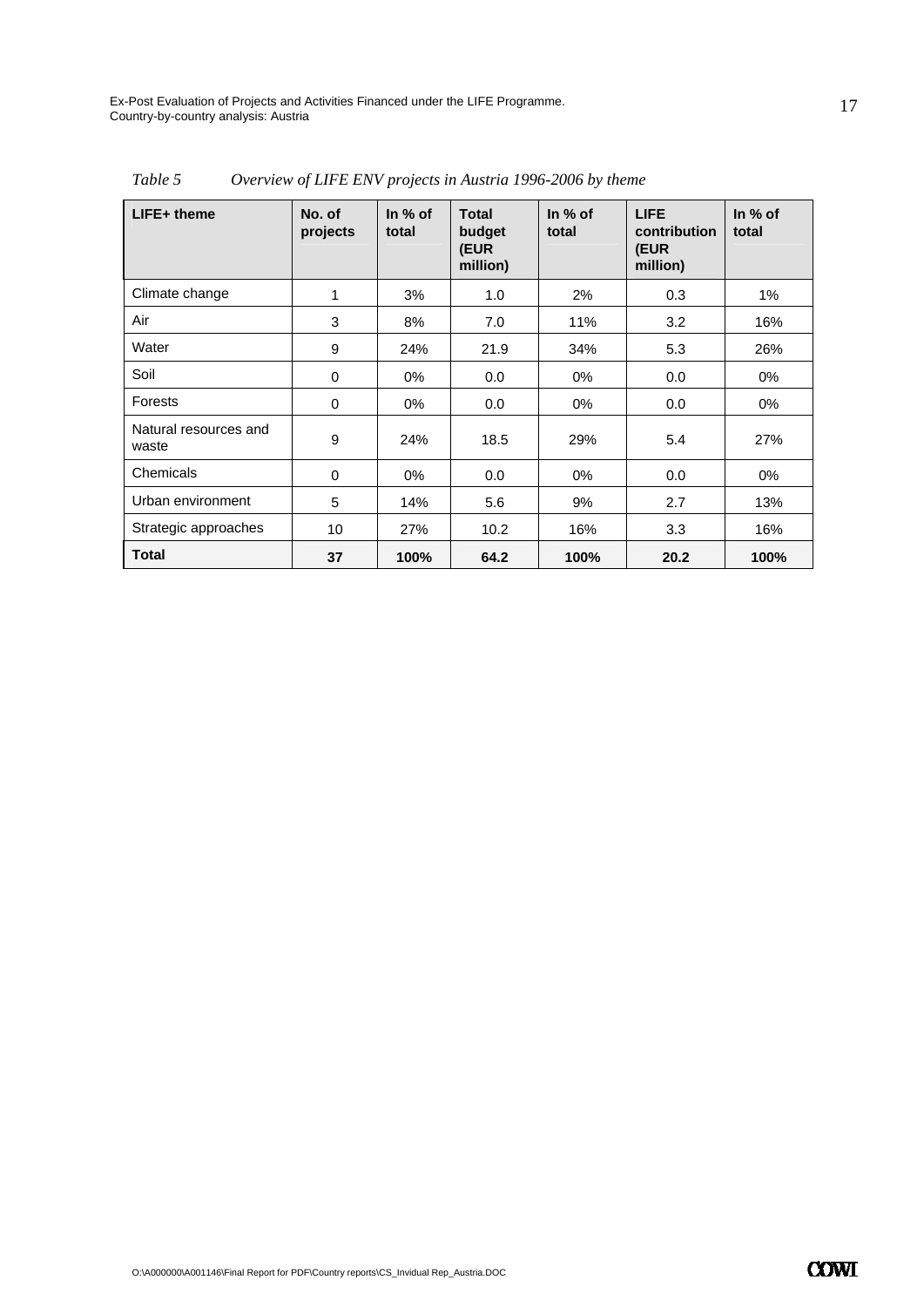| <b>Beneficiary type</b>                  | No. of<br>projects | In % of<br>total | <b>Total</b><br>budget<br>(EUR<br>million) | In % of<br>total | <b>LIFE</b><br>contribution<br>(EUR<br>million) | In % of<br>total |  |  |
|------------------------------------------|--------------------|------------------|--------------------------------------------|------------------|-------------------------------------------------|------------------|--|--|
| <b>Public entities</b>                   |                    |                  |                                            |                  |                                                 |                  |  |  |
| National authority                       | 1                  | 3%               | 0.4                                        | 1%               | 0.2                                             | $1\%$            |  |  |
| Regional authority                       | 1                  | 3%               | 1.2                                        | 2%               | 0.6                                             | 3%               |  |  |
| Local authority                          | 13                 | 35%              | 24.3                                       | 38%              | 9.5                                             | 47%              |  |  |
| Development agency                       | 1                  | 3%               | 0.5                                        | 1%               | 0.2                                             | 1%               |  |  |
| Intergovernmental body                   | $\Omega$           | 0%               | 0.0                                        | 0%               | 0.0                                             | 0%               |  |  |
| Park-reserve authority                   | $\mathbf 0$        | 0%               | 0.0                                        | 0%               | 0.0                                             | 0%               |  |  |
| Sub-total                                | 16                 | 43%              | 26.5                                       | 41%              | 10.6                                            | 53%              |  |  |
| <b>Public and private enterprises</b>    |                    |                  |                                            |                  |                                                 |                  |  |  |
| International enterprise                 | $\mathfrak{S}$     | 8%               | 2.5                                        | 4%               | 0.7                                             | 4%               |  |  |
| Large enterprise                         | $\Omega$           | 0%               | 0.0                                        | 0%               | 0.0                                             | $0\%$            |  |  |
| SME Small and medium sized<br>enterprise | 1                  | 3%               | 5.6                                        | 9%               | 0.4                                             | 2%               |  |  |
| Mixed enterprise                         | $\mathbf 0$        | 0%               | 0.0                                        | 0%               | 0.0                                             | 0%               |  |  |
| Public enterprise                        | 6                  | 16%              | 11.7                                       | 18%              | 2.9                                             | 14%              |  |  |
| Sub-total                                | 10                 | 27%              | 19.9                                       | 31%              | 4.0                                             | 20%              |  |  |
| <b>NGOs and research</b>                 |                    |                  |                                            |                  |                                                 |                  |  |  |
| NGO-Foundation                           | $\overline{2}$     | 5%               | 2.7                                        | 4%               | 1.1                                             | 5%               |  |  |
| <b>Research institutions</b>             | $\overline{4}$     | 11%              | 4.6                                        | 7%               | 2.3                                             | 11%              |  |  |
| University                               | $\Omega$           | 0%               | 0.0                                        | 0%               | 0.0                                             | 0%               |  |  |
| Training centre                          | $\Omega$           | $0\%$            | 0.0                                        | 0%               | 0.0                                             | $0\%$            |  |  |
| Sub-total                                | 6                  | 16%              | 7.3                                        | 11%              | 3.3                                             | 17%              |  |  |
| None indicated                           | 5                  | 14%              | 10.6                                       | 16%              | 2.2                                             | 11%              |  |  |
| <b>Total</b>                             | 37                 | 100%             | 64.2                                       | 100%             | 20.2                                            | 100%             |  |  |

*Table 6 Austria LIFE ENV projects 1996-2006 according to beneficiary type*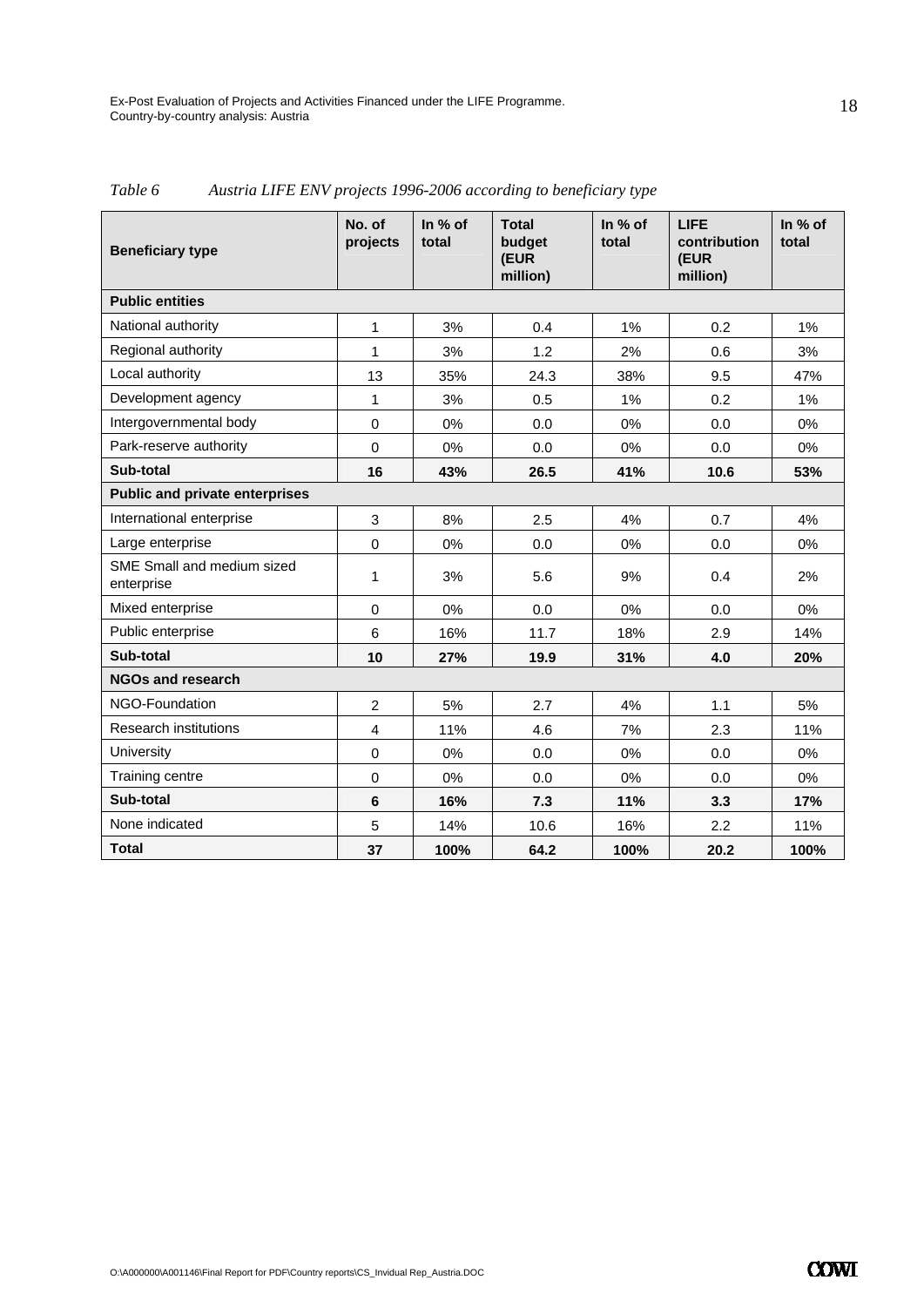### **Appendix 3 Summary tables on LIFE Nature projects in Austria**

| <b>Generation</b>                              | Year         | <b>Number of</b><br>projects | <b>Total budget</b><br>(EUR<br>million) | <b>Total LIFE</b><br>co-financing<br>budget (EUR<br>million) | Average<br>duration<br>(years) | Average<br><b>LIFE funding</b><br>per project<br>(EUR<br>million) |
|------------------------------------------------|--------------|------------------------------|-----------------------------------------|--------------------------------------------------------------|--------------------------------|-------------------------------------------------------------------|
| LIFE II                                        | 1996         | $\mathbf{1}$                 | 0.9                                     | 0.4                                                          | 3.0                            | 0.4                                                               |
|                                                | 1997         | $\overline{2}$               | 7.9                                     | 4.7                                                          | 3.5                            | 2.4                                                               |
|                                                | 1998         | 6                            | 18.8                                    | 4.7                                                          | 4.3                            | 0.8                                                               |
|                                                | 1999         | $\overline{\mathbf{4}}$      | 14.9                                    | 5.5                                                          | 4.8                            | 1.4                                                               |
|                                                | <b>Total</b> | 13                           | 42.5                                    | 15.3                                                         | 4.2                            | $1.2$                                                             |
| LIFE III                                       | 2000         | $\overline{4}$               | 10.3                                    | 6.1                                                          | 4.8                            | 1.5                                                               |
|                                                | 2002         | $\overline{2}$               | 2.6                                     | 1.1                                                          | 2.5                            | 0.6                                                               |
|                                                | 2003         | 3                            | 8.5                                     | 4.3                                                          | 4.7                            | 1.4                                                               |
|                                                | 2004         | $\overline{4}$               | 12.9                                    | 6.0                                                          | 5.3                            | 1.5                                                               |
|                                                | <b>Total</b> | 13                           | 34                                      | 17                                                           | 4.5                            | 1.3                                                               |
| LIFE III<br>extension                          | 2005         | $\overline{2}$               | 8.2                                     | 4.7                                                          | 5.0                            | 2.3                                                               |
|                                                | 2006         | 3                            | 5.3                                     | 2.4                                                          | 5.0                            | 0.8                                                               |
|                                                | <b>Total</b> | $5\phantom{.0}$              | 13.5                                    | 7.1                                                          | 5.0                            | 1.4                                                               |
| <b>Grand total</b>                             |              | 31                           | 90.5                                    | 39.9                                                         | 4.5                            | 1.3                                                               |
| Comparative<br>figures for all<br>NAT projects |              | 771                          | 1,224.1                                 | 637.2                                                        | 4.2                            | 0.8                                                               |

*Table 7 Overview of LIFE NAT projects in Austria, 1996-2006* 

*Table 8 Categories of LIFE NAT projects in Austria, 1996-2006* 

| <b>LIFE NAT themes</b>       | No. of<br>projects | In % of total | <b>Total budget</b><br>(EUR million) | In $%$ of<br>total | <b>LIFE</b><br>contribution<br>(EUR<br>million | In $%$ of<br>total |
|------------------------------|--------------------|---------------|--------------------------------------|--------------------|------------------------------------------------|--------------------|
| <b>Habitats Directive</b>    | 29                 | 94%           | 81.8                                 | 90%                | 35.0                                           | 88%                |
| <b>Birds Directive</b>       | 2                  | 6%            | 8.7                                  | 10%                | 4.9                                            | 12%                |
| <b>Biodiversity projects</b> | 0                  | $0\%$         | 0.0                                  | 0%                 | 0.0                                            | 0%                 |
| <b>Total</b>                 | 31                 | 100%          | 90.5                                 | 100%               | 39.9                                           | 100%               |